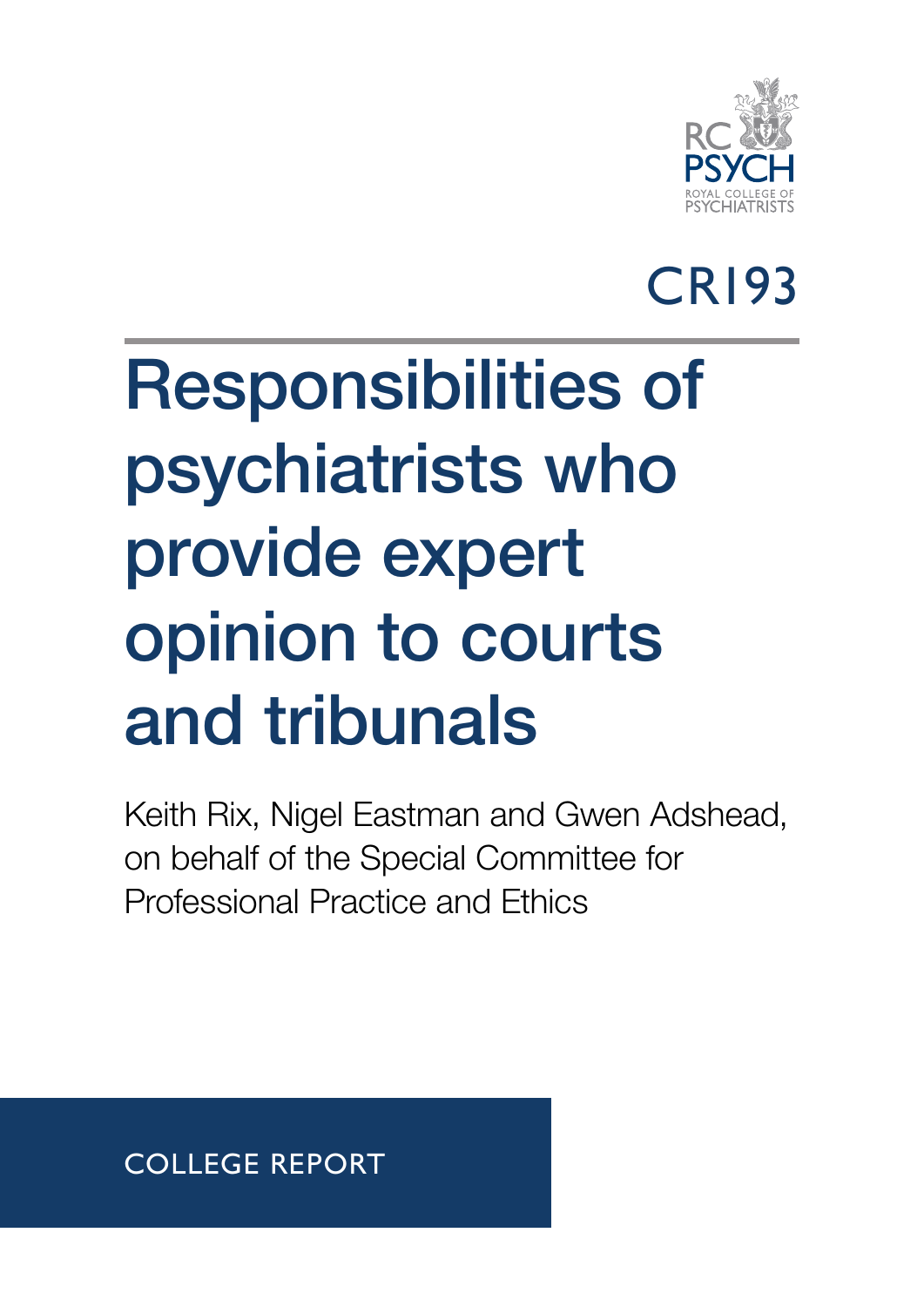#### College Report CR193

September 2015

Approved by the Policy and Public Affairs Committee (PPAC) of the Royal College of Psychiatrists: February 2015

Due for revision: 2020

© 2015 The Royal College of Psychiatrists

College Reports constitute College policy. They have been sanctioned by the College via the Policy and Public Affairs Committee (PPAC).

For full details of reports available and how to obtain them, contact the Book Sales Assistant at the Royal College of Psychiatrists, 21 Prescot Street, London E1 8BB (tel. 020 7235 2351; fax 020 7245 1231) or visit the College website at [http://www.rcpsych.](http://www.rcpsych.ac.uk/publications/collegereports.aspx) [ac.uk/publications/collegereports.aspx](http://www.rcpsych.ac.uk/publications/collegereports.aspx)

The Royal College of Psychiatrists is a charity registered in England and Wales (228636) and in Scotland (SC038369).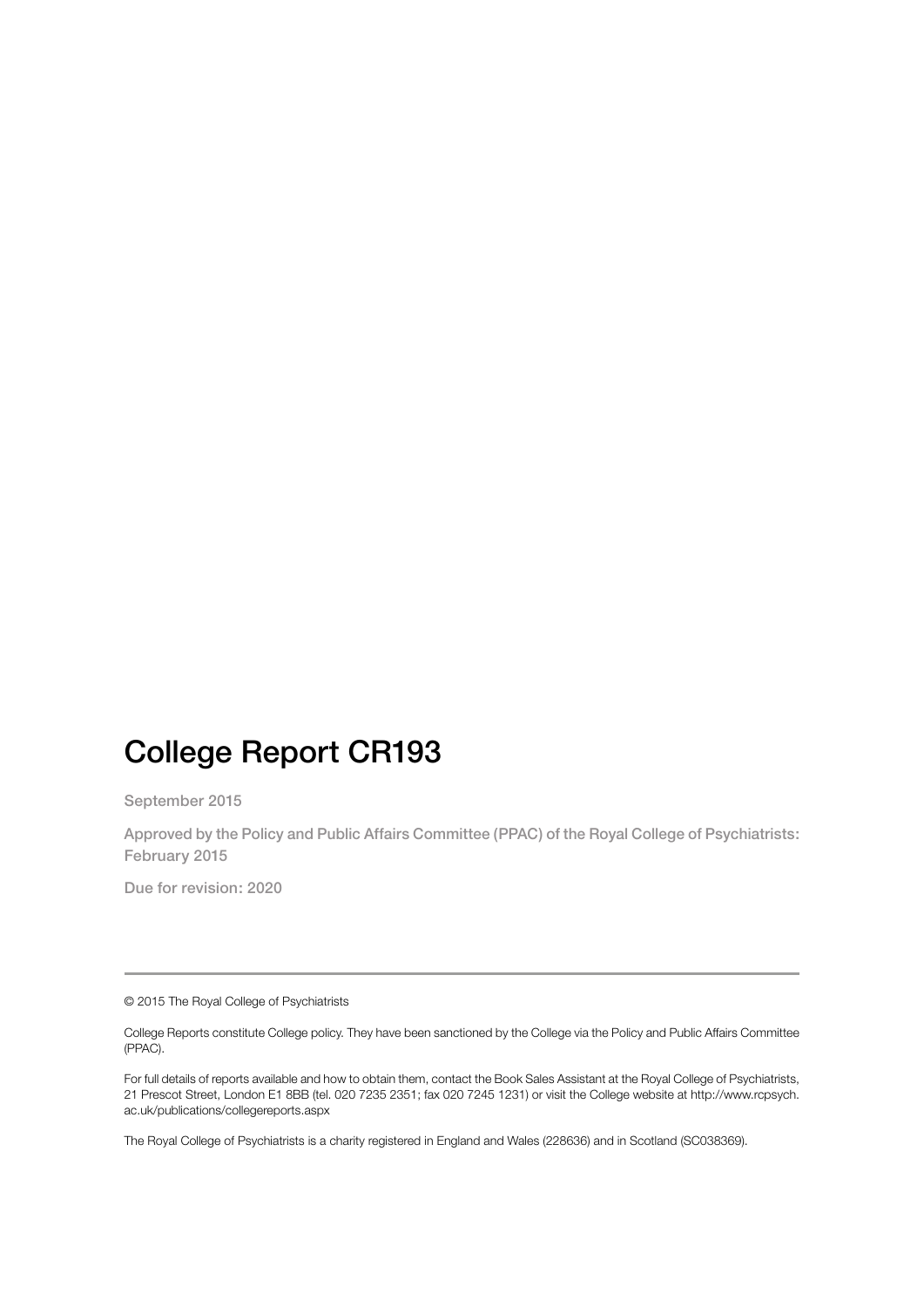#### **Contents**

| Authors                                                       | 2  |
|---------------------------------------------------------------|----|
| Executive summary                                             | 3  |
| Introduction                                                  | 4  |
| The expert's duties                                           | 6  |
| The nature of expert testimony                                | 7  |
| Identifying oneself as a potential expert                     | 9  |
| The treating psychiatrist as expert                           | 13 |
| The ethics of being an expert                                 | 15 |
| Potentially negative testimony                                | 18 |
| Information governance and confidentiality                    | 20 |
| Taking instructions and evidence bases                        | 22 |
| Child protection cases                                        | 24 |
| Establishing expertise: appraisal, revalidation and licensing | 25 |
| Psychometric testing                                          | 27 |
| Other ethical issues                                          | 28 |
| References and recommended reading                            | 29 |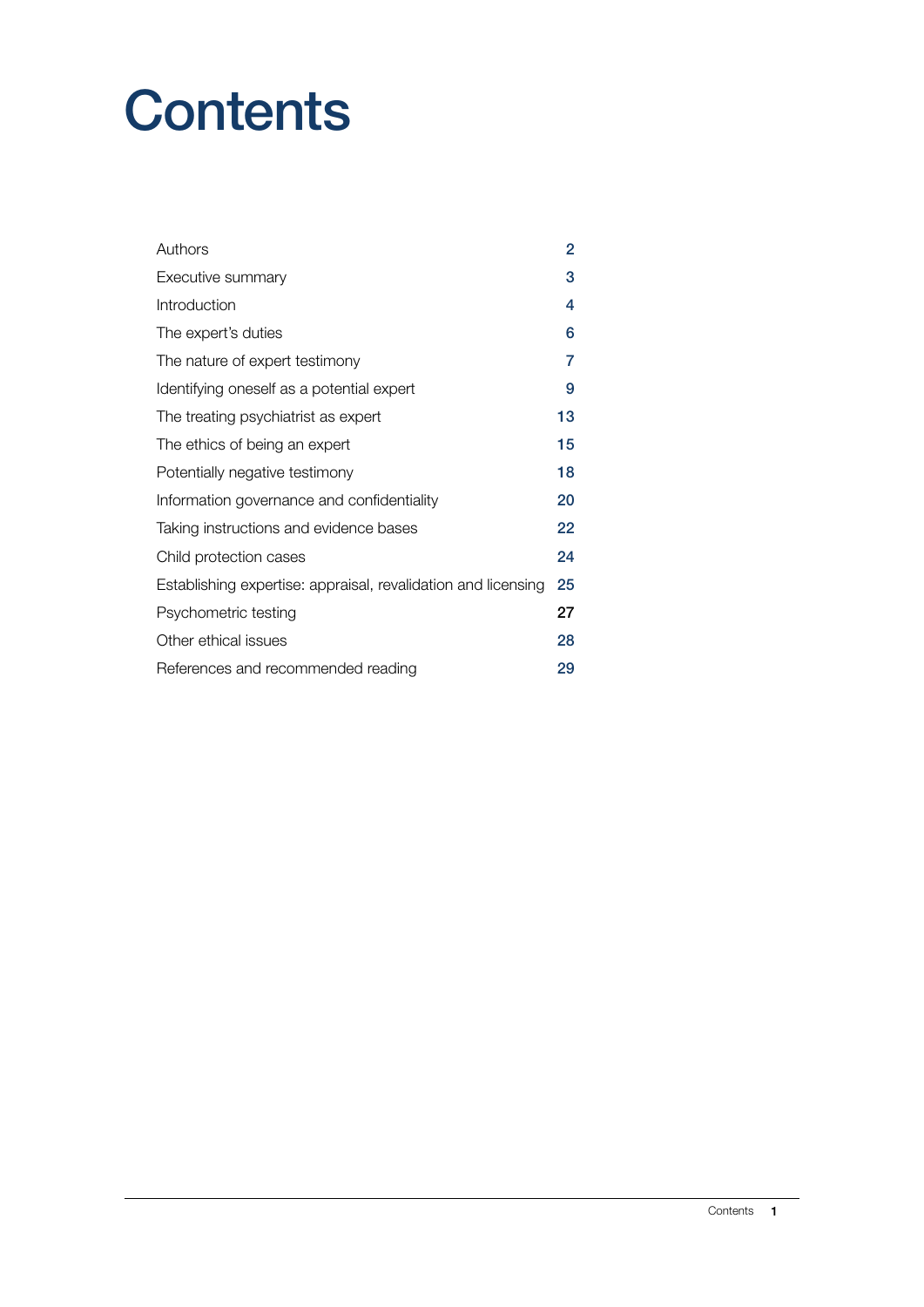## <span id="page-3-0"></span>**Authors**

Professor Keith Rix, Honorary Consultant Forensic Psychiatrist, Norfolk and Suffolk NHS Foundation Trust, Visiting Professor of Medical Jurisprudence, Institute of Medicine, University of Chester, and former Part-Time Lecturer, Department of Law, De Montfort **University** 

Professor Nigel Eastman, Emeritus Professor of Law and Ethics in Psychiatry, and Honorary Consultant Forensic Psychiatrist, St George's, London University

Dr Gwen Adshead, Consultant Forensic Psychiatrist, Southern Health NHS Foundation Trust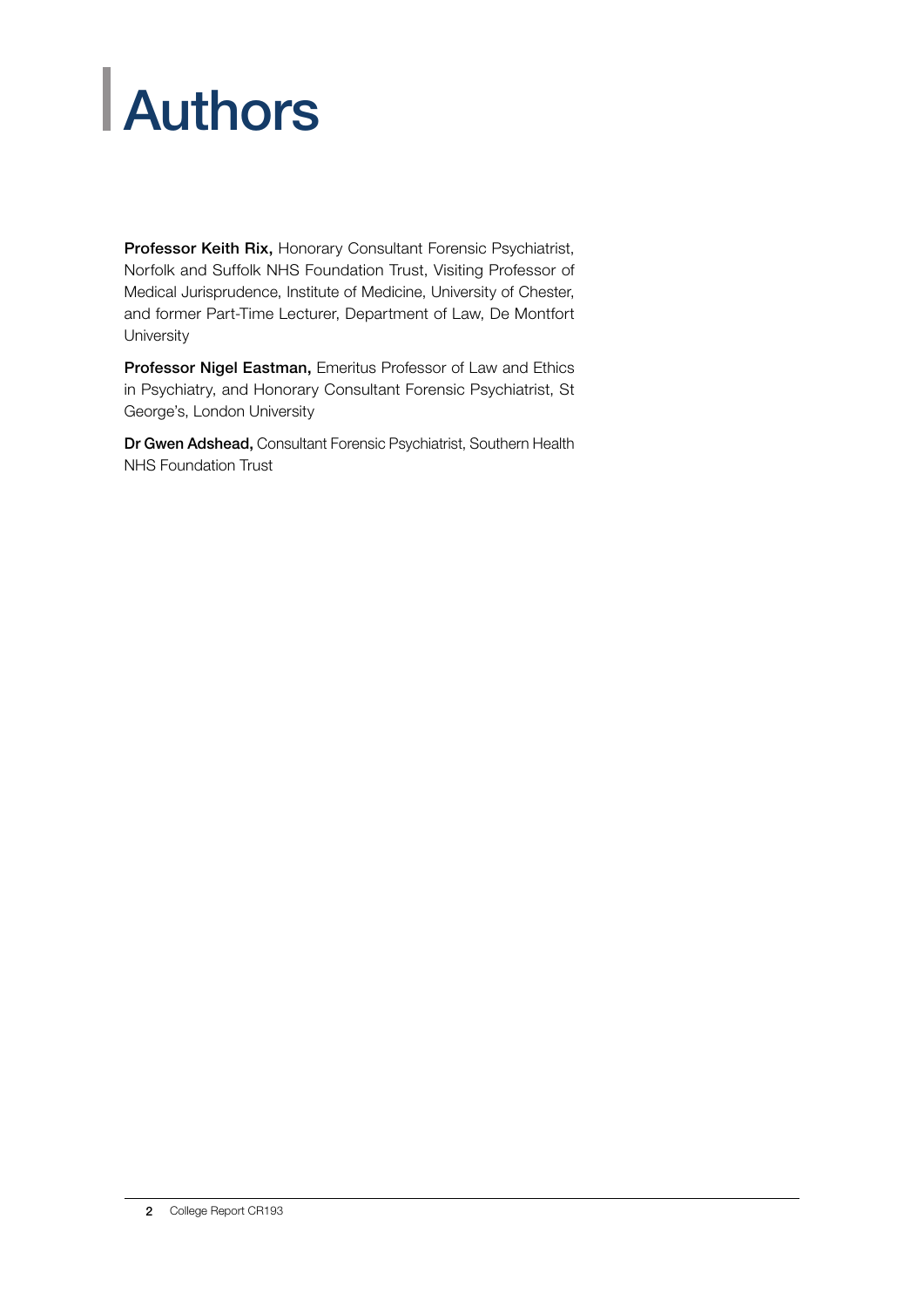## <span id="page-4-0"></span>Executive summary

The Special Committee for Professional Practice and Ethics was asked by the Registrar of the Royal College of Psychiatrists in 2012 to develop new guidelines concerning the ethical duties of psychiatrists giving evidence as experts in different kinds of court. These new guidelines were intended in part to be a response to the duties of expert witnesses that were being formulated by the courts themselves in the context of review of the costs of expert testimony. They were also aimed at further acknowledging that giving evidence as a psychiatric expert is a competency that cannot be assumed, but has to be acquired to an accepted standard in order to meet revalidation requirements. Some recent cases brought before the General Medical Council (GMC) and the Medical Practitioners Tribunal Service (MPTS) that have found psychiatrists' fitness to practise impaired because of deficiencies in their work as expert witnesses also suggest that psychiatrists may need more explicit guidance on their duties as experts.

This guidance therefore sets out some ethical standards and expectations in regard to psychiatrists acting as expert witnesses. Given that different courts operate in different ways, and given also that each case is unique, they are not definitive. Neither are they legally binding, albeit they do seek to take account of some legal decisions regarding the definition of expertise. They do, however, represent the College's view concerning what would be the opinion of a body of responsible psychiatrists acting as experts.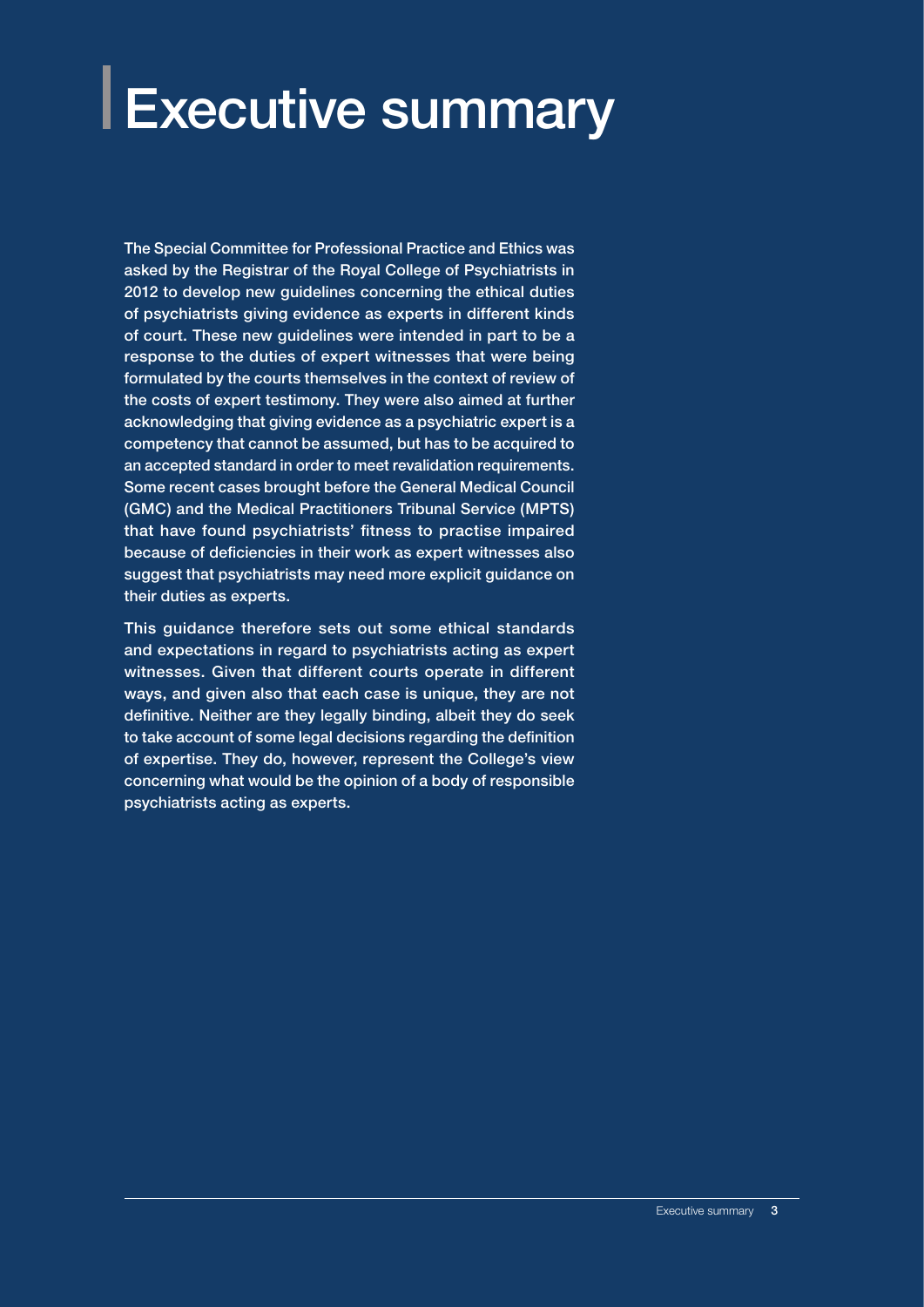## <span id="page-5-0"></span>**Introduction**

Courts require testimony on a huge number of issues that entail specialist knowledge. The vast majority of expert testimony in the courts is non-medical; and only a small proportion of medical expert work is psychiatric.

Psychiatric experts may be required to assist with a wide variety of medico-legal matters, in a variety of legal contexts; for example, in regard to:

- $\bullet$  the state of mind of defendants in criminal cases, in relation to a variety of legal issues or tests
- $\bullet$  the sentencing of offenders (usually in the context of mental disorder)
- psychiatric injuries that are at issue in personal injury litigation in the civil courts
- allegations of negligent psychiatric care
- $\bullet$  the mental health of parents and children in family cases, including offering advice on safeguarding of children and young people and advice to parties in secure accommodation proceedings
- $\bullet$  the risk of physical or emotional harm posed by parents with mental health problems to their children
- $\bullet$  the effect of mental disorder on fitness to work or to parent
- $\bullet$  professional regulation where the mental health of practitioners, or the professional conduct or performance of psychiatrists, is under investigation
- $\bullet$  the mental capacity of people making various types of legal decision.

And clearly the foregoing list is not exhaustive.

There is a considerable body of guidance available to experts in general, including doctors and psychiatrists. Furthermore, all those who act as experts are required to comply with certain 'practice directions'. These practice directions for experts vary by court or 'jurisdiction' and are constantly evolving. For example, the current version of Practice Direction 25B, *The Duties of an Expert, The Expert's Report and Arrangements for an Expert to Attend Court* (Lord Chief Justice, 2014a), which relates to the family court jurisdiction, can be found on the Ministry of Justice website at [www.justice.gov.](https://www.justice.gov.uk/courts/procedure-rules/family/practice_directions) [uk/courts/procedure-rules/family/practice\\_directions.](https://www.justice.gov.uk/courts/procedure-rules/family/practice_directions) In addition, experts in civil claims must have regard to the Civil Justice Council's *Guidance for the Instruction of Experts in Civil Claims*, published in August 2014. Further, although the government has not acted on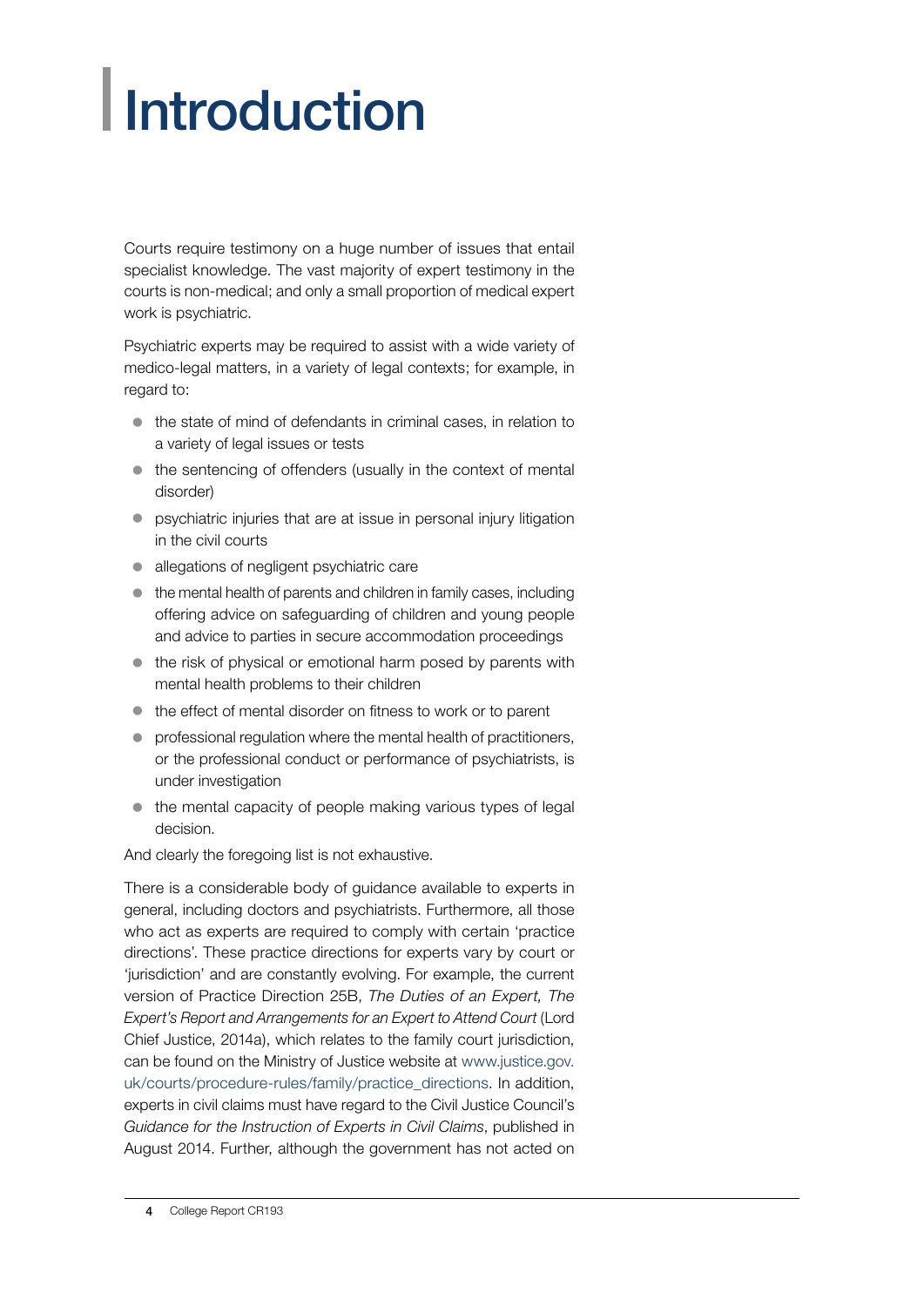the recommendation of the Law Commission (2009) that Parliament should publish a bill dealing with the admissibility of expert evidence, the Law Commission's recommendations have resulted in changes to the Criminal Procedure Rules, which came into effect in October 2014 (Ministry of Justice, 2014), along with an amended Practice Direction (Lord Chief Justice, 2014b); and these rule changes both place further responsibilities on experts in criminal proceedings and also will likely influence the approach to, and use of, expert evidence in the civil and other legal domains.

Finally, it is important to bear in mind that law and practice are constantly evolving. The time it has taken to provide this guidance is a reflection of the need to keep up with developments. As soon as this guidance is published there are likely to be further developments that may render some of it out of date. It is therefore important to read this guidance alongside information on developments in statute and case law and, where appropriate, formal legal advice as to the significance of such developments.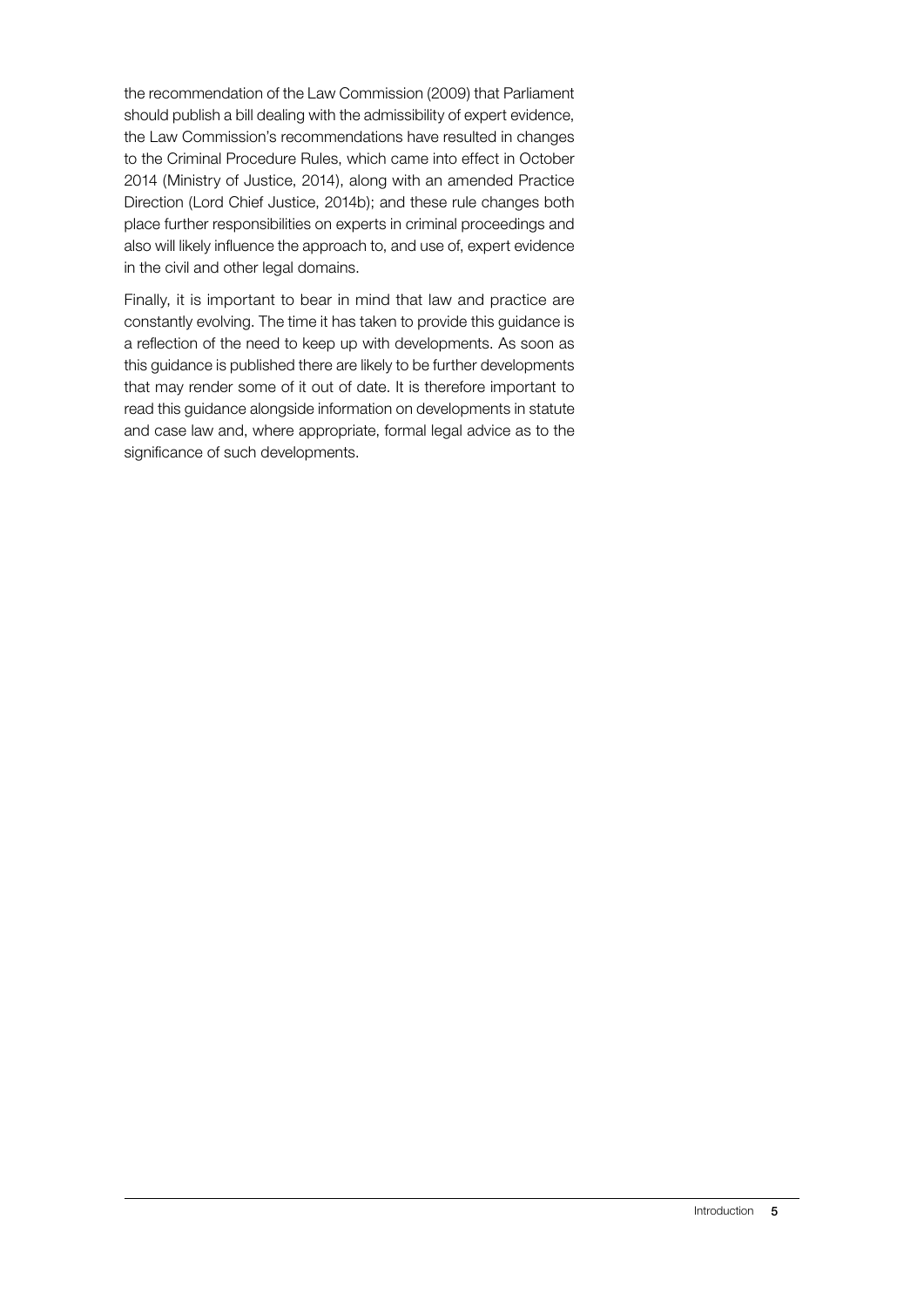## <span id="page-7-0"></span>The expert's duties

The expert's duties to the court include:

- $\bullet$  a duty to assist the process of justice
- $\bullet$  a duty to act impartially, objectively and honestly
- a duty to reveal any actual or potential conflict of interest
- $\bullet$  a duty to make clear the limits of their knowledge or competence
- $\bullet$  a duty to give testimony only in their area or field of expertise
- $\bullet$  a duty to state the substance of all facts and instructions given to them which are material to the opinions expressed in their report or on which their opinions are based
- $\bullet$  a duty to indicate the source of factual information, including where they have no personal knowledge
- $\bullet$  a duty to be accurate and complete
- $\bullet$  a duty to mention all matters that they regard as relevant to the opinions they have expressed
- a duty to draw to the attention of the court all matters that might adversely affect their opinion
- $\bullet$  a duty not to include in their evidence anything that has been suggested to them by anyone, including the lawyers instructing them, without forming their own independent view of the matter
- a duty to provide the court with evidence about the range of opinion, or reasonable opinion, in that area or field, including in regard to the case at hand
- $\bullet$  a duty to make it clear if their opinion is in is any way qualified or provisional
- a duty promptly to communicate any change of opinion and the reasons for such change
- a duty not to enter into any arrangement where the amount or payment of their fees is in any way dependent on the opinion they have given or the outcome of the case.

Under the recently amended Criminal Procedure Rules (Ministry of Justice, 2014), additional duties are imposed on experts specifically in regard to criminal cases, such that the expert should:

- $\bullet$  disclose any information capable of substantially detracting from their credibility
- define their area, or areas, of expertise
- $\bullet$  include in their report such information as the court may need in order to decide whether their opinion is sufficiently reliable to be admissible.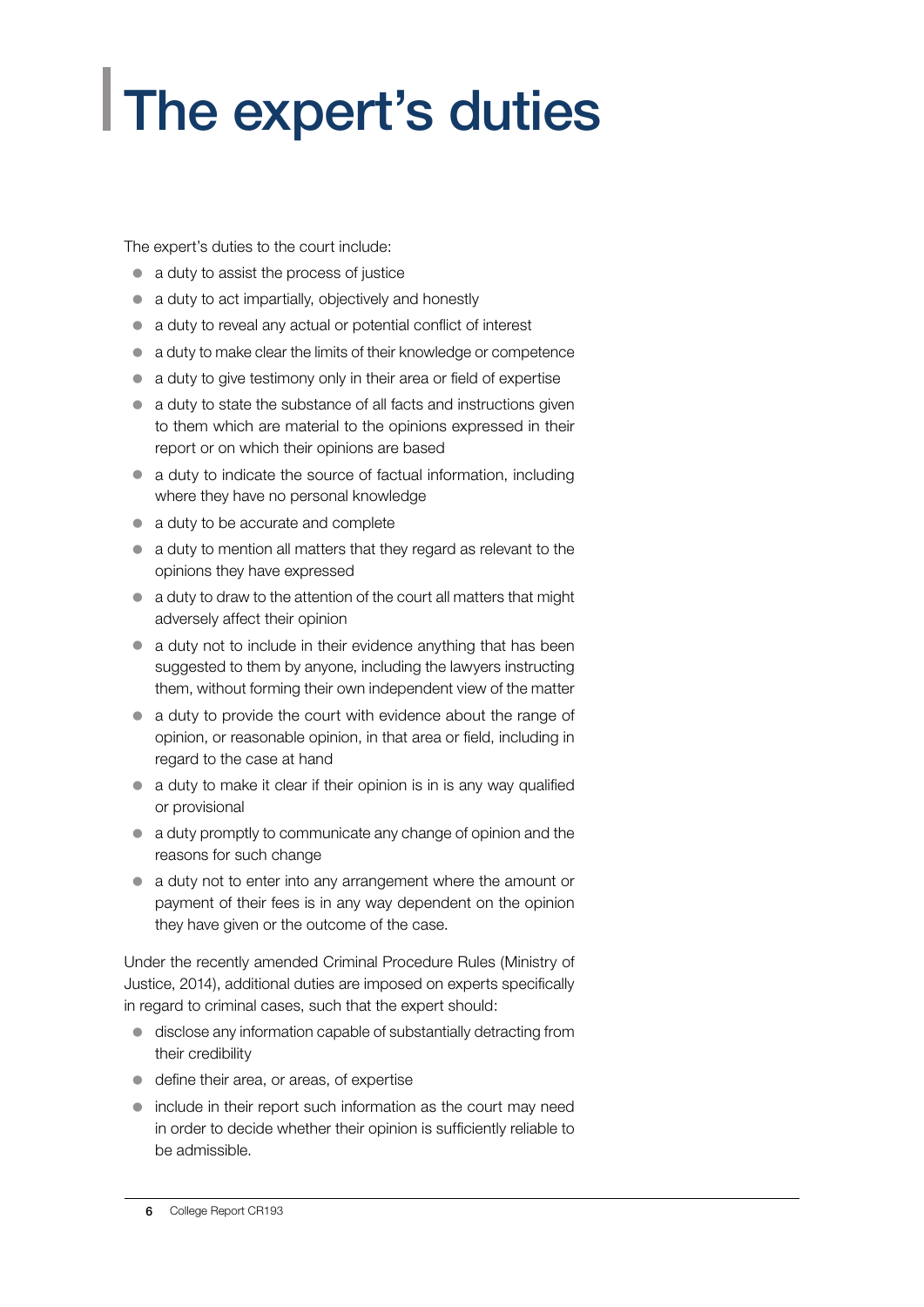### <span id="page-8-0"></span>**The nature of expert** testimony

In relation to medical testimony, it is crucial to distinguish between 'professional' and 'expert' testimony:

- **•** *Professional witnesses* have, or have had, some professional involvement with one or more of the parties involved, or with witnesses. For psychiatrists, this will include people for whom they have provided clinical treatment or intervention. For example, if a psychiatrist is asked to give evidence as to the mental state of a person whose admission they recommended under the Mental Health Act 1983, they are giving professional evidence.<sup>a</sup> a. Whether or not the patient was
- **Expert witnesses give opinion evidence, and are necessarily** a matter of fact. Although a psychiatrist qualified by study or experience to be able to assist the courts could give evidence as to this fact by<br>A contract the various Mental Health A concerning matters that are outside the knowledge and documents to a witness statement, and experience of the court. Using the same example, a psychiatric expert witness may give an opinion as to the advisability of given by the Mental Health Act manager admitting such a patient and provide expert testimony about alternatives to admission.

The word 'expert' is a term of art in law and it derives its meaning from the common law of a number of jurisdictions. An expert can testify to a body of knowledge and experience that is sufficiently organised and recognised; of which the court or jury members would not have knowledge or experience; and that will be of assistance to the court.

An expert has sufficient knowledge of the subject acquired by study or experience; they may have professional qualifications in their subject, but professional qualification does not necessarily confer 'expert' status. The test is one of 'skill'. Skill is often acquired by study and the acquisition of professional qualifications, but it can also be acquired by experience alone, which amounts to repeated contact with the subject in the course of the expert's work. And such skill has to be paired with reasoning ability sufficient to inform the court or tribunal.

Specifically in the context of expert evidence given within professional regulatory proceedings, although on its own a failure adequately to explain an opinion might not amount to 'impaired practice' as an expert, as the case of *Pool v General Medical Council* [2014] illustrates ([see p. 9\)](#page-10-0), it may be relied upon, along with other matters, in deciding whether inadequacy of an expert's conduct was sufficiently serious to amount to misconduct.

admitted under the Mental Health Act is exhibiting the various Mental Health Act thereby would be a witness to fact, in practice this evidence is more likely to be or administrator.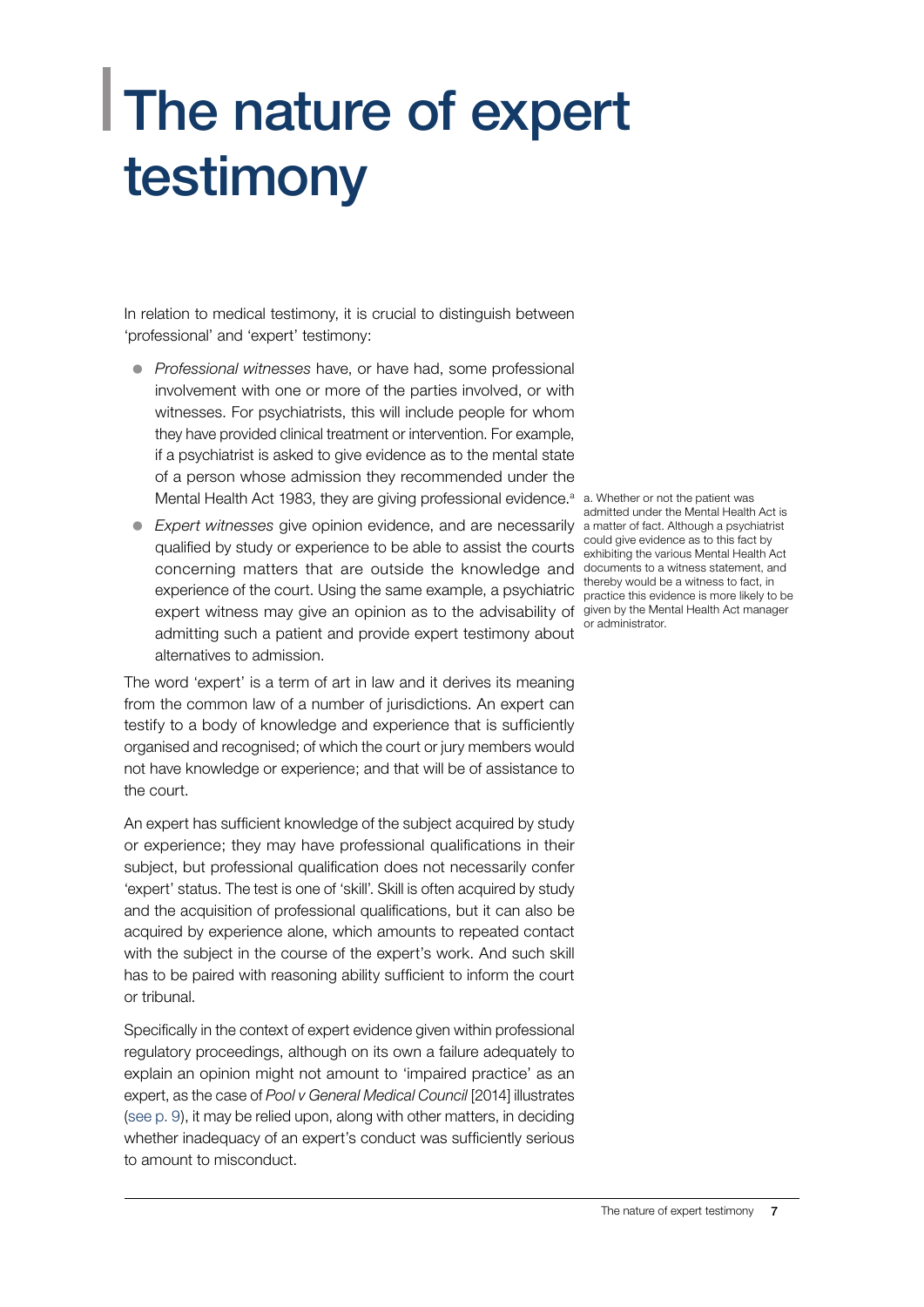Otherwise, the expert has to be able to communicate their knowledge in a way that is intelligible and convincing, as well as being robust enough to withstand testing under cross-examination.

The current legal approach to expert witness work supports the principle that, beyond being skilled as a result of study or experience in a particular medical domain, there is 'expertise in being an expert witness' (see the general thrust of Woolf, 1996). This includes being able to demonstrate an adequate understanding of the role and responsibilities of the expert witness and the ability to communicate effectively in a legal setting.

The courts decide whether expert evidence is required, or justified, and whether a particular 'expert' is qualified by study or experience to assist. Hence, just because someone is a consultant does not, for example, determine that they have the knowledge or experience that the particular case requires. This test of admissibility will usually consist of evidence that the expert has knowledge or experience of the disorder or issue at hand, acquired either through training, clinical practice or research.

The courts also require the expert to provide an objective, independent and impartial opinion. This can be challenging for a psychiatrist who purports to give testimony on a patient already professionally known them; and such relationship must be made clear to the court ([see](#page-14-0) [p. 13\)](#page-14-0).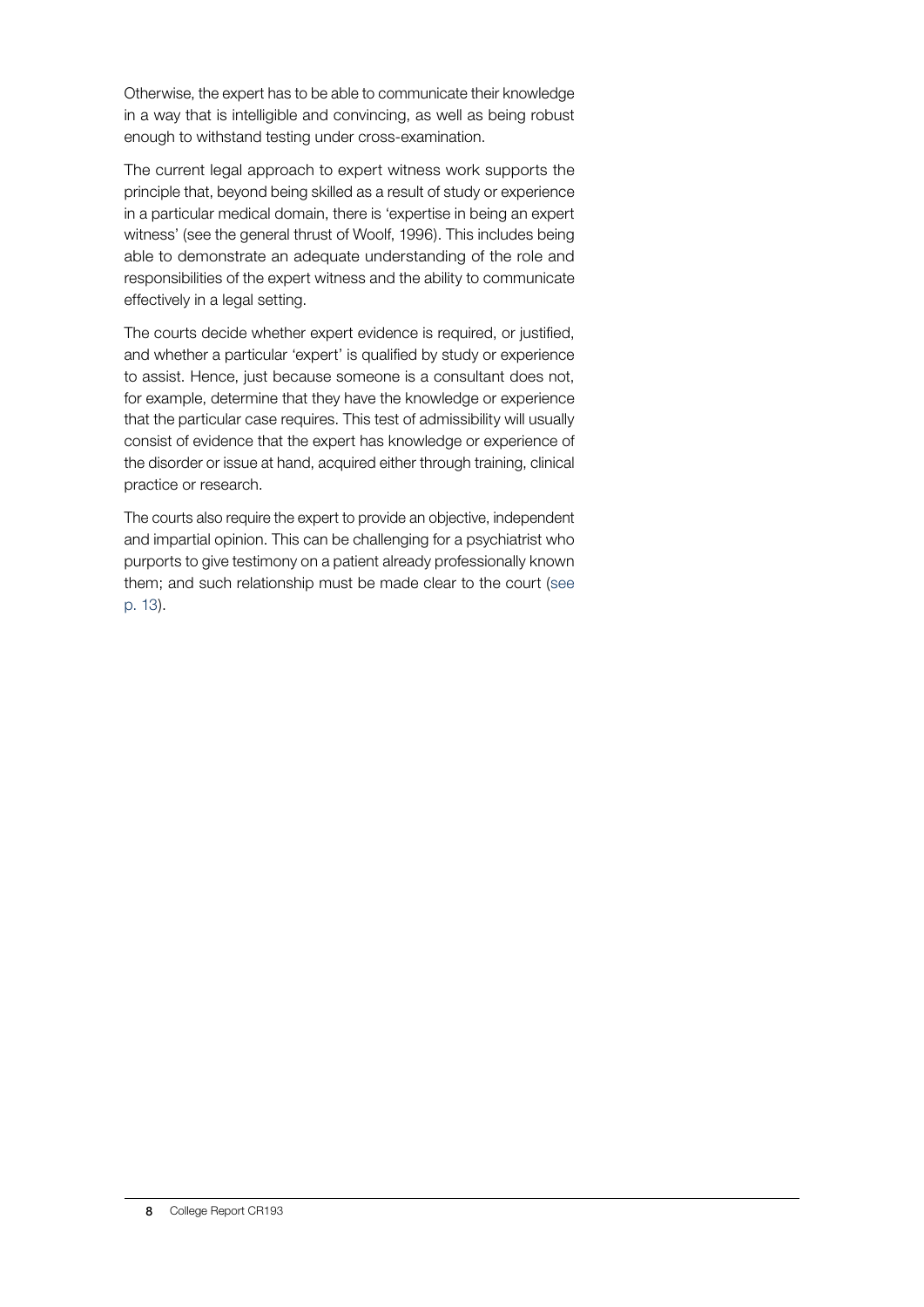#### <span id="page-10-0"></span>I Identifying oneself as a potential expert

Giving expert testimony is part of medical practice and the General Medical Council (GMC) provides general guidance on this in *Good Medical Practice* (GMC, 2013). It also provides supplementary, and more detailed, guidance (GMC, 2008). It follows that the provision of expert psychiatric evidence may come under the scrutiny of the GMC, which can lead to a finding of impaired fitness to practise.

For example, as in *Kumar v General Medical Council* [2012], a psychiatrist whose acts and omissions as an expert witness are found to be reckless and misleading and who is found to have acted below the standard of a reasonably competent consultant psychiatrist acting as an expert witness may be subject to sanction. The sanction imposed by a fitness to practise panel of the GMC in the case of Dr Kumar was that his registration should be suspended for 4 months.

The case of *Pool v General Medical Council* [2014] concerns a psychiatrist who prepared a psychiatric report on a paramedic for fitness to practise proceedings. A fitness to practise panel of the Medical Practitioners Tribunal Service found that, prior to producing his report, Dr Pool did not make it clear that he was not an expert in the field of general adult psychiatry; and also he did not make it clear that his inclusion on the GMC's specialist register was in the specialty of the psychiatry of learning disabilities, rather than general adult psychiatry. The panel found that, in his report, he failed adequately to explain the basis of his opinion that the paramedic's fitness to practise was wholly and indefinitely impaired; he failed to restrict his opinion to areas in which he had expert knowledge or direct experience and to matters that fell within the limits of his professional competence; and he failed to state where a particular question fell outside his area of expertise. The panel also found that, at a hearing before the Health Professions Council, he displayed an inadequate understanding of the role and responsibilities of an expert witness; and he failed to admit to the Council that he did not have appropriate expertise in the field of adult psychiatry. The panel went on to find that such failures were sufficiently serious as to amount to misconduct, so it suspended his registration for 3 months.

On appeal, the finding of misconduct was upheld, although for the sanction of suspension was substituted a direction that, for 3 months, Dr Pool should be subject to a condition on his registration that he should not accept instructions to act as an expert witness in fitness to practise proceedings.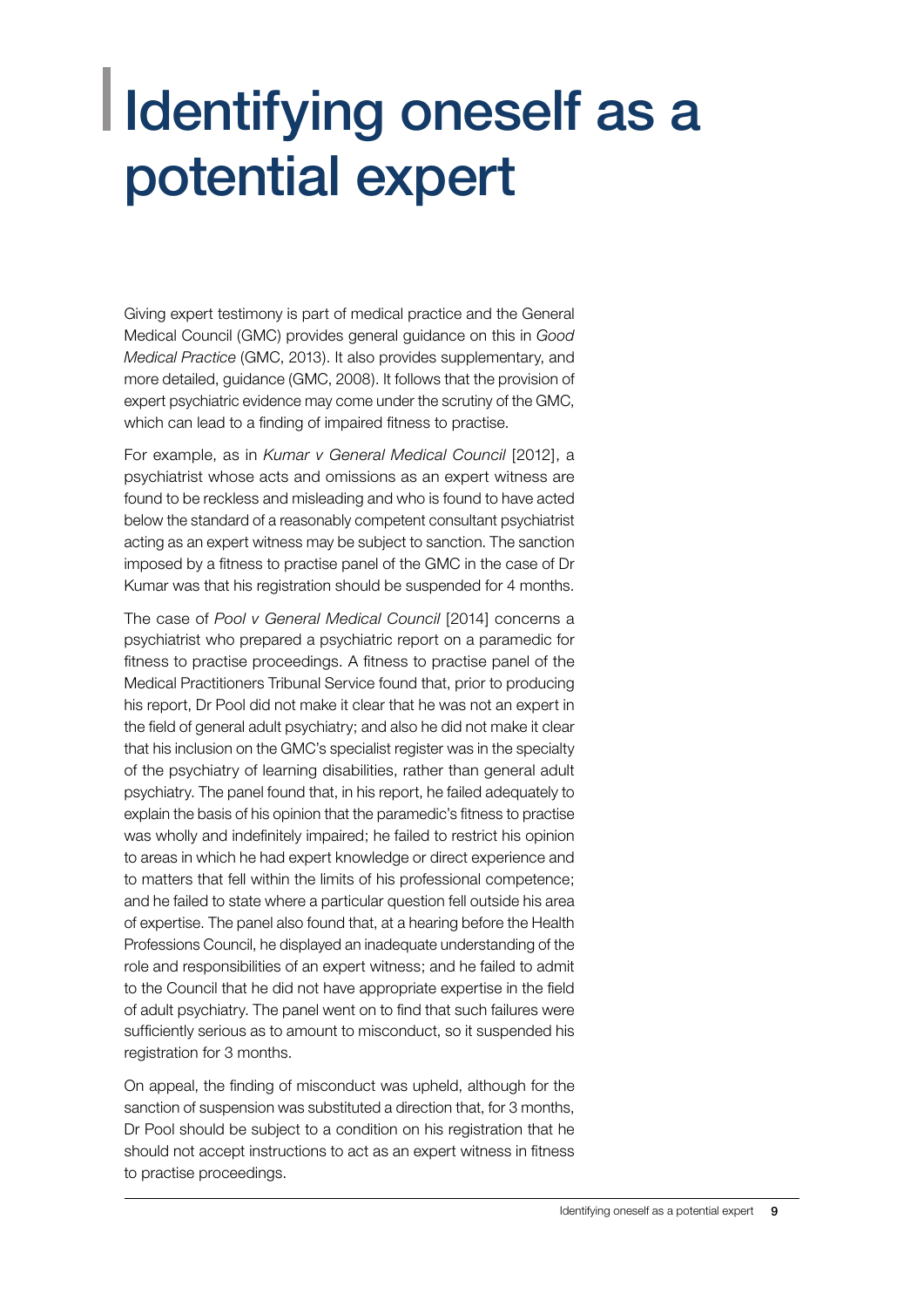Whether or not a psychiatrist has the appropriate or relevant expertise for a particular case is for the parties and/or the court or tribunal to decide. However, in making this decision it has to be able to rely on the information provided by the potential expert; and in the criminal jurisdiction there is a requirement, within the Criminal Procedure Rules (Ministry of Justice, 2014), that the expert should define their area or areas of expertise.

In many cases a curriculum vitae (CV) should provide information sufficient to demonstrate required expertise. This should include the year of qualification as a doctor, the dates of postgraduate qualifications, section 12 status, specialist registration identifying the particular psychiatric specialty or specialties, posts and positions held, publications and, where applicable, contributions, for example, to Royal College of Psychiatrists reports, committees of inquiry, such as homicide inquiries, and reports for health or prison ombudsmen.

The judgment in *Pool* makes it clear that the court can expect an expert to be in the 'relevant' category on the GMC's specialist register;<sup>b</sup> so it is of critical importance that the specific category of psychiatric b. The Postgraduate Medical Education and Training Order of Council 2010 lists<br>Specialisation is identified in the expert's CV. As there will be cases five recognised psychiatric specialties in for which more than one category of specialisation may be relevant, the UK: child and adolescent psychiatry; and cases where it is not obvious what the relevant specialty is, psychiatry of learning disability; old age great care needs to be taken in explaining the training, qualifications psychiatry; and psychotherapy.and experience that are the basis of the doctor's registration, and in explaining why training, qualifications or experience outside that specialty may be appropriate in a particular case. Notwithstanding the judgment in *Pool*, the Royal College of Psychiatrists recognises that, although a doctor's category of specialisation on the specialist register is evidence of achieving skills and a particular level of competence, this may have been many years earlier and many doctors, over their careers, move practice and acquire considerable expertise in areas not recognised by their category on the specialist register, but evidenced through their continuing professional development and the processes of appraisal and revalidation.

In some cases involving older persons the most appropriate expert may be a psychiatrist whose specialty is old age psychiatry; but in some such cases the most appropriate psychiatrist may be one whose specialty is forensic psychiatry. In the case of an older person with a learning disability (now more commonly known as an intellectual disability) who is involved in criminal proceedings, the most appropriate expert might be an old age psychiatrist, a forensic psychiatrist or a learning disability (intellectual disability) psychiatrist. In a personal injury case involving a working-age adult the relevant specialty might be general psychiatry or forensic psychiatry. In many cases there is a preference for forensic psychiatrists because their forensic skills are regarded as desirable, if not necessary, when evaluating evidence, but this preference may be based on a misunderstanding of the analytical skills of psychiatrists who are not forensic psychiatrists.

five recognised psychiatric specialties in general psychiatry; forensic psychiatry;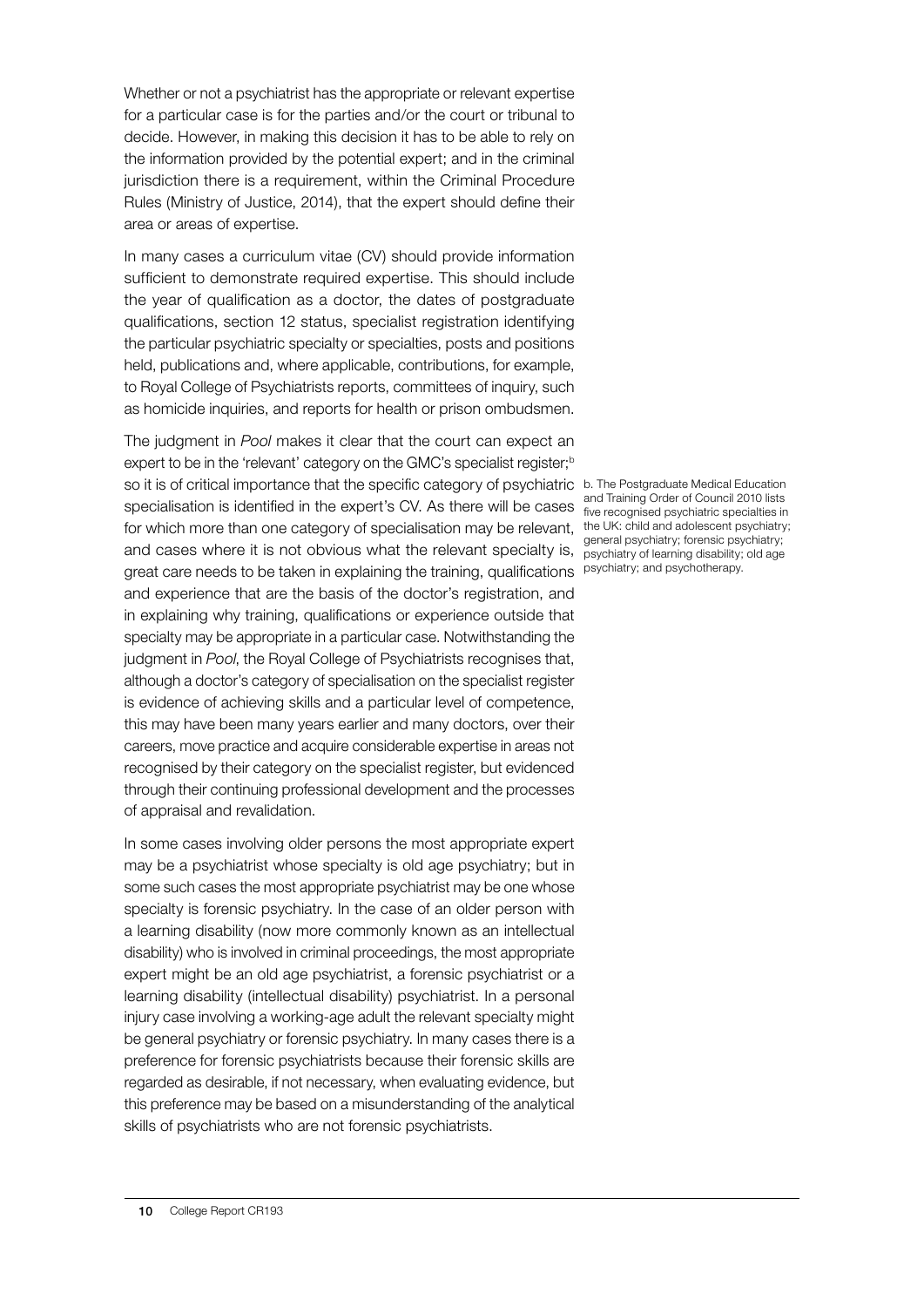Again arising from the judgment in *Pool*, the instructing party needs to be clear as to the setting in which the expert works, or has worked (but see also concerning 'recency' on [p. 26\)](#page-27-0); this is because a psychiatrist who works in an in-patient setting, for example, and who has had no sufficiently recent experience of working in a community setting, may be considered as lacking expert knowledge of patients in a community setting. This may not matter if the issues are the same regardless of the setting; but if it is arguably the case then the psychiatrist should set out the reasons why they consider that they are qualified to provide an opinion in relation to a person being assessed who is in a different setting from that in which the psychiatrist works.

The potential expert ought also to disclose any information that could significantly detract from their credibility as an expert; notably, in criminal cases the parties are under an explicit duty to disclose such information.

The foregoing list of types and levels of experience is not exhaustive; and the provision of a full, detailed and accurate CV should be only the starting point of a written dialogue with the instructing party concerning the relevance and sufficiency of the psychiatrist's training, qualifications and experience for the particular case. Hence, the psychiatrist must ask, before accepting instructions, for sufficient information about the nature of the case and the issues to be addressed in order to be able to take an informed view as to whether they can validly be seen as 'expert' or are 'the right expert'. The psychiatrist should ask whether there is any further information, or any clarification, that can they can provide to ensure that the instructing party is sufficiently confident that they have identified an, or the, appropriate expert.

Hence, before finally accepting instructions the psychiatrist should ask the instructing party to confirm that they are satisfied, for reasons clearly identified, that the psychiatrist has the necessary training, qualifications and experience. It might also be advisable for the psychiatrist to state that, if the instructing party has any doubt as to the appropriateness of their training, qualifications or experience, they should make this clear. This should all help the psychiatrist to avoid giving evidence on matters outside their area or field of expertise.

If a psychiatrist is uncertain as to whether they are an appropriate expert then it may be advisable to seek the advice of a peer group member or a medical defence organisation.

If a psychiatrist has any persisting doubt as to the sufficiency of their training, qualifications or experience for a particular case, they should err on the side of caution and decline the instructions.

Sometimes a court or a tribunal needs to deal with the appropriateness of a proposed expert as a preliminary issue, as happened in the case of Dr Pool; and so it may hear evidence from the psychiatrist as to their training and experience. In such a circumstance it is important for the psychiatrist not to feel that their expertise as a psychiatrist is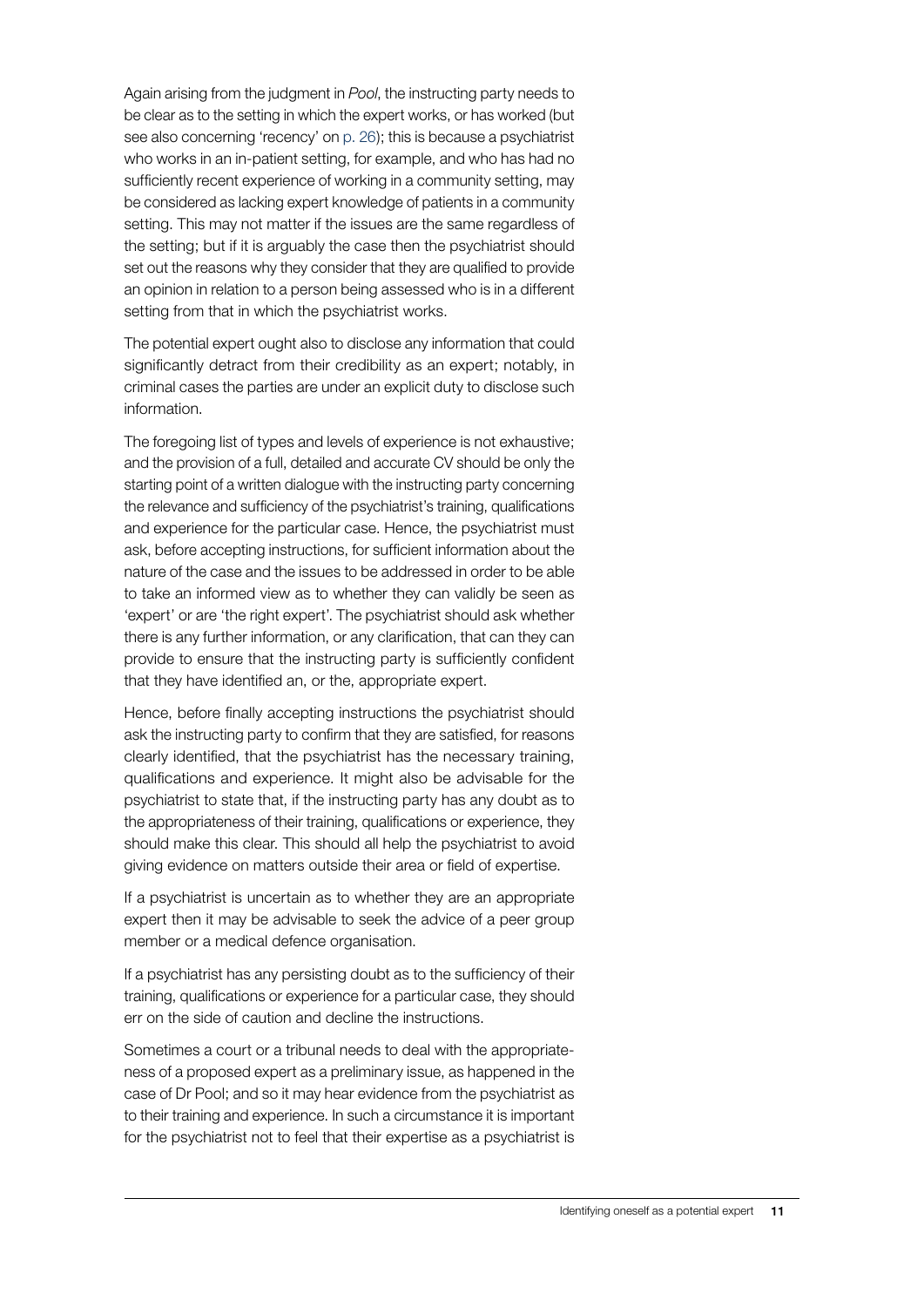being challenged. Even if the format is adversarial, with the parties' representatives, as well as the judge, chair, or legal assessor asking searching questions, the psychiatrist should see the process as necessary inquiry on the part of the court or tribunal in order to assist it in identifying the right expert, and where appointing the wrong expert might result in delay, added expense and, at worst, injustice or damage to the psychiatrist's reputation.

It is recommended that appropriately trained professionals be available to provide expert testimony in relation to children and adolescents, in the criminal jurisdiction, as well as in the family and civil jurisdictions. Psychiatrists who prepare reports for the courts in relation to children and adolescents under 18 years of age must be able to show that they have appropriate training and expertise, especially with regard to developmental issues and child-specific challenges. Evidence of such training and experience is inclusion on the GMC's specialist register in the category of child and adolescent psychiatry.<sup>c</sup>

Not only do psychiatrists have a duty not to give evidence or opinion Special Interest Group of the Royal on matters outside their area or field of expertise, they also have a consultation process for this report.duty to give account of a full range of opinions on any issue; this is usually referred to as the duty to state 'the range of (reasonable) opinion'. There is then a subsidiary duty on the part of the expert properly to explain why their own opinion is to be preferred. This will include not only referring to evidence that goes against their opinion, but also explaining why that contrary evidence is not sufficient to invalidate their opinion. Where there is no available source for the range of opinion, the expert has to make clear that the range that they summarise is based on their own judgement, and also to explain the basis of that judgement.

It is not unusual for courts of any sort to ask doctors questions that are outside their expertise and more properly the province of a different expert witness. Psychiatrists giving evidence need to be clear what role they are performing in court, and be prepared respectfully to advise the court that the question would be more properly addressed to another expert, or that it is outside their area of skill or knowledge. In coroners' courts, mental health tribunals, childcare proceedings and criminal courts, doctors are often pressed in this way. If so pressed by a judge or coroner to answer, then the psychiatrist might decide to do so, although it would be wise to reiterate that they are answering reluctantly and to acknowledge the conflict with professional guidance.

c. This view was particularly endorsed by the Adolescent Forensic Psychiatry College of Psychiatrists during the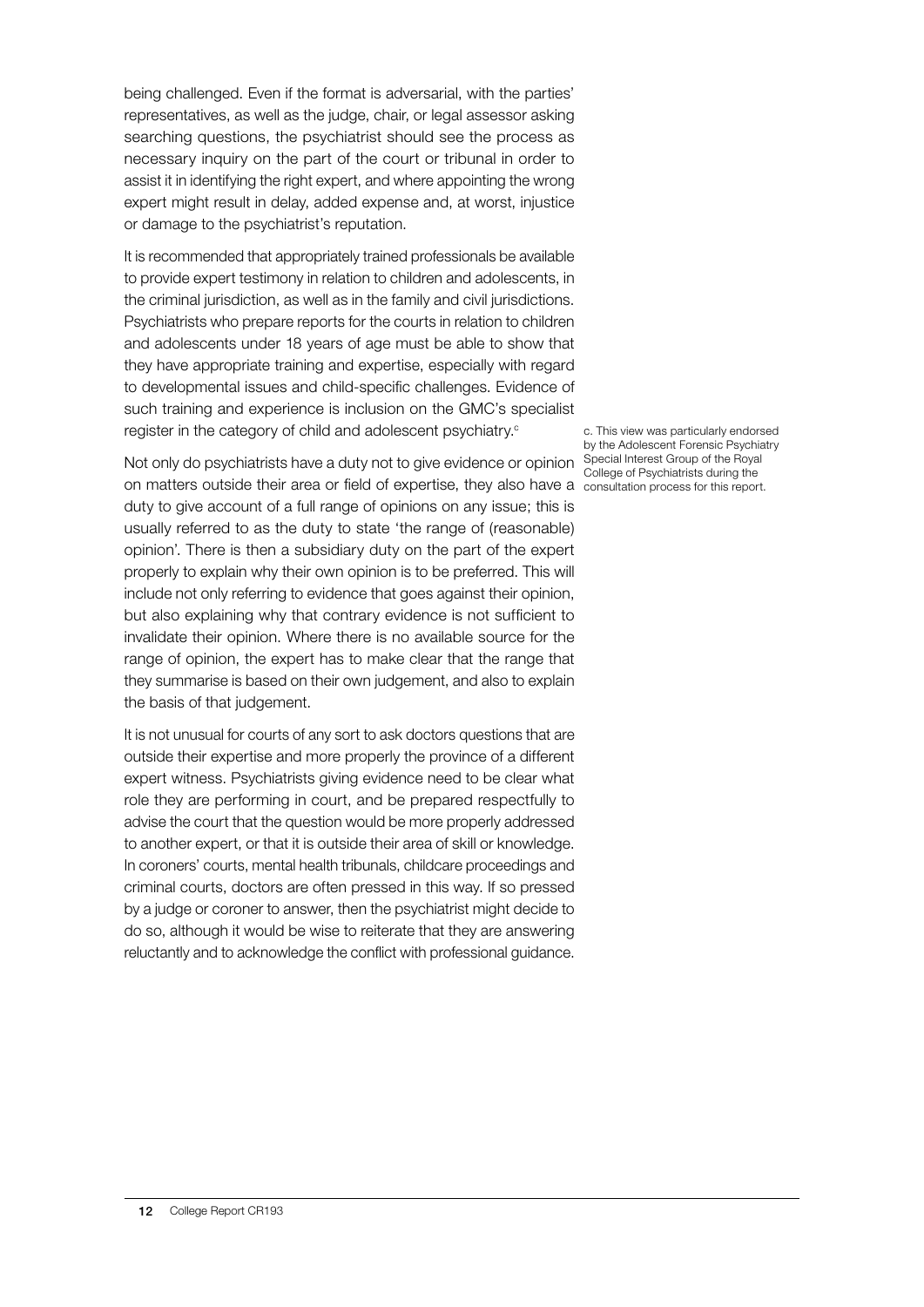#### <span id="page-14-0"></span>The treating psychiatrist as expert

International codes of ethics and the GMC generally advise against the treating clinician giving expert testimony because of the potentially negative effect on the therapeutic relationship and/or because of the risk of lack of objectivity or the perception of such lack. For these reasons, it is generally good practice for treating psychiatrists not to provide expert testimony about 'their' patients.

However, in highly specialist fields of clinical care such as forensic psychiatric practice and secure care of some groups of patients, this guidance may be impossible to adhere to, either for practical reasons or because law effectively requires such evidence (for example, in regard to sentencing recommendations under mental health legislation).

Hence, the need for impartiality also needs to be weighed against the need to have the right professionals commenting on care; and there may also be human resource problems in highly specialised fields. Forensic psychiatrists working in secure settings may have long-term relationships with patients who are also defendants in criminal trials; and they may be the appropriate expert in relation to catchment area placements and treatment resources.

However, in relation to evidence going to verdict, for example, 'diminished responsibility' in a murder trial, it may well be advisable that the treating clinician does not accept instruction as an expert for either side.

The situation is therefore complex in relation to forensic patients and services.

At mental health tribunals, the treating psychiatrist in their 'responsible clinician' role arguably acts as both professional witness and expert witness. Whether giving evidence to the tribunal as a professional witness or as an expert witness, the treating psychiatrist needs to be aware of what is often a fundamental conflict between the interests of the patient, who wants to be discharged, and the interests of the treating psychiatrist, whose role is to argue in favour of the patient's continued detention. On the one hand, the treating psychiatrist has a duty to assist the tribunal, but on the other they have to maintain a positive therapeutic relationship with a patient with whom they must continue to work constructively once the hearing is concluded. There is a further potential for a conflict of interest if the treating psychiatrist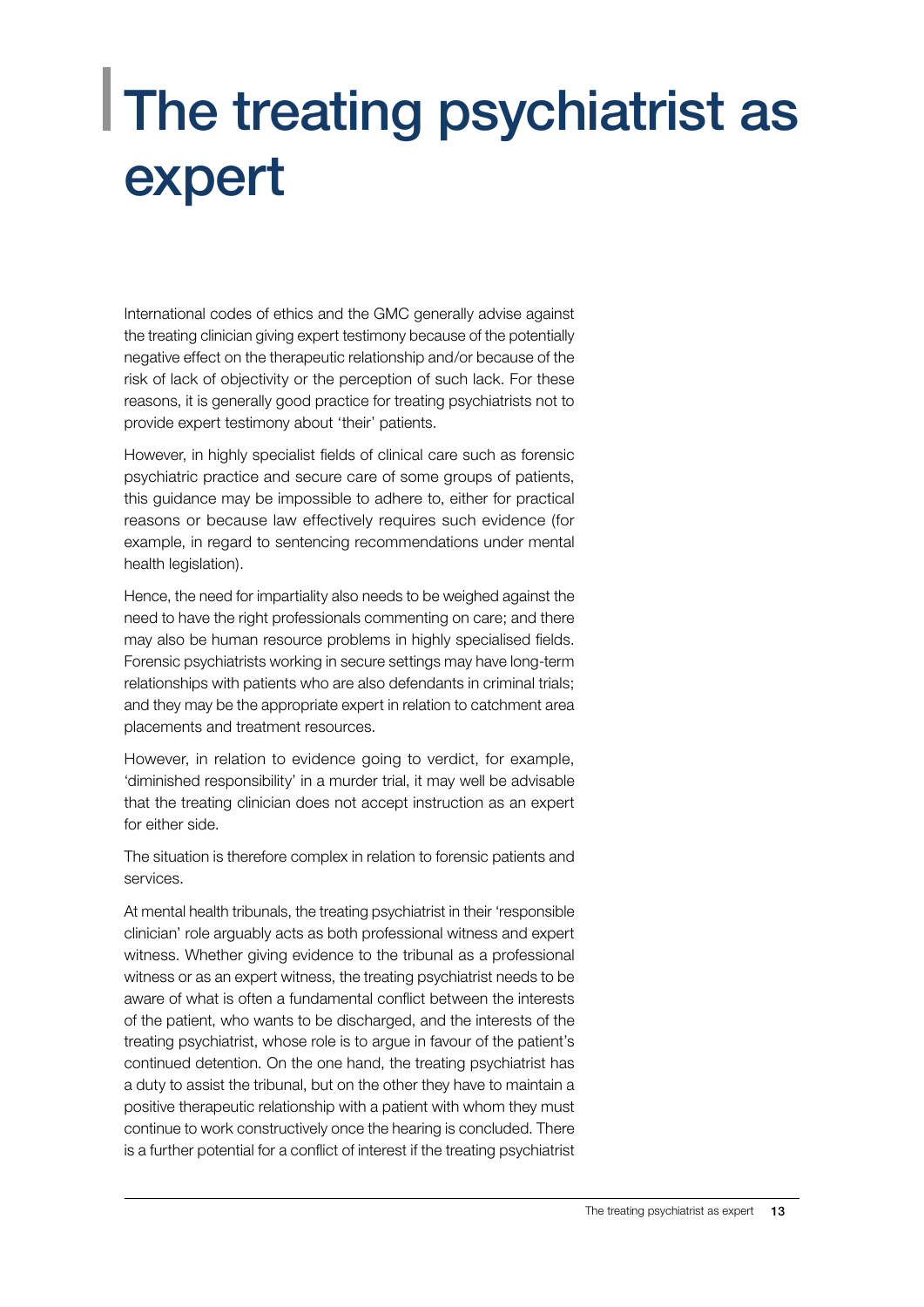fulfils the role of the representative of the detaining authority. It is no longer the case that automatically the responsible clinician does represent the detaining authority (see *R (on the application of Mersey Care NHS Trust) v Mental Health Review Tribunal* [2003]), thereby giving them a right of 'cross-examination', but this can still occur. It is therefore important that the responsible clinician makes clear at the outset of the hearing that they do not represent the detaining authority (or, that they do, on such rare occasions). Where conflicts of interest cannot be avoided, being open and explicit about them is likely to defuse many potential problems (see Jones *et al*, 2013).

Where a psychiatrist has been asked to prepare an expert report on a patient in, or previously in, their care, it may be helpful to consider the following questions:

- $\bullet$  At the outset of my involvement with this patient, was I in a position to obtain their consent to produce an expert witness report and did I obtain that consent?
- $\bullet$  Does the patient now consent to my preparing a report for legal proceedings?
- Do any conflicts arise between my duties to my patient and to the court?
- $\bullet$  Do these conflicts prevent me from fully complying with my duty to the court?
- $\bullet$  Is it possible to restrict myself to specific issues that do not cause conflict?
- $\bullet$  Would an independent expert be preferable for any of the instructions that are intended for me?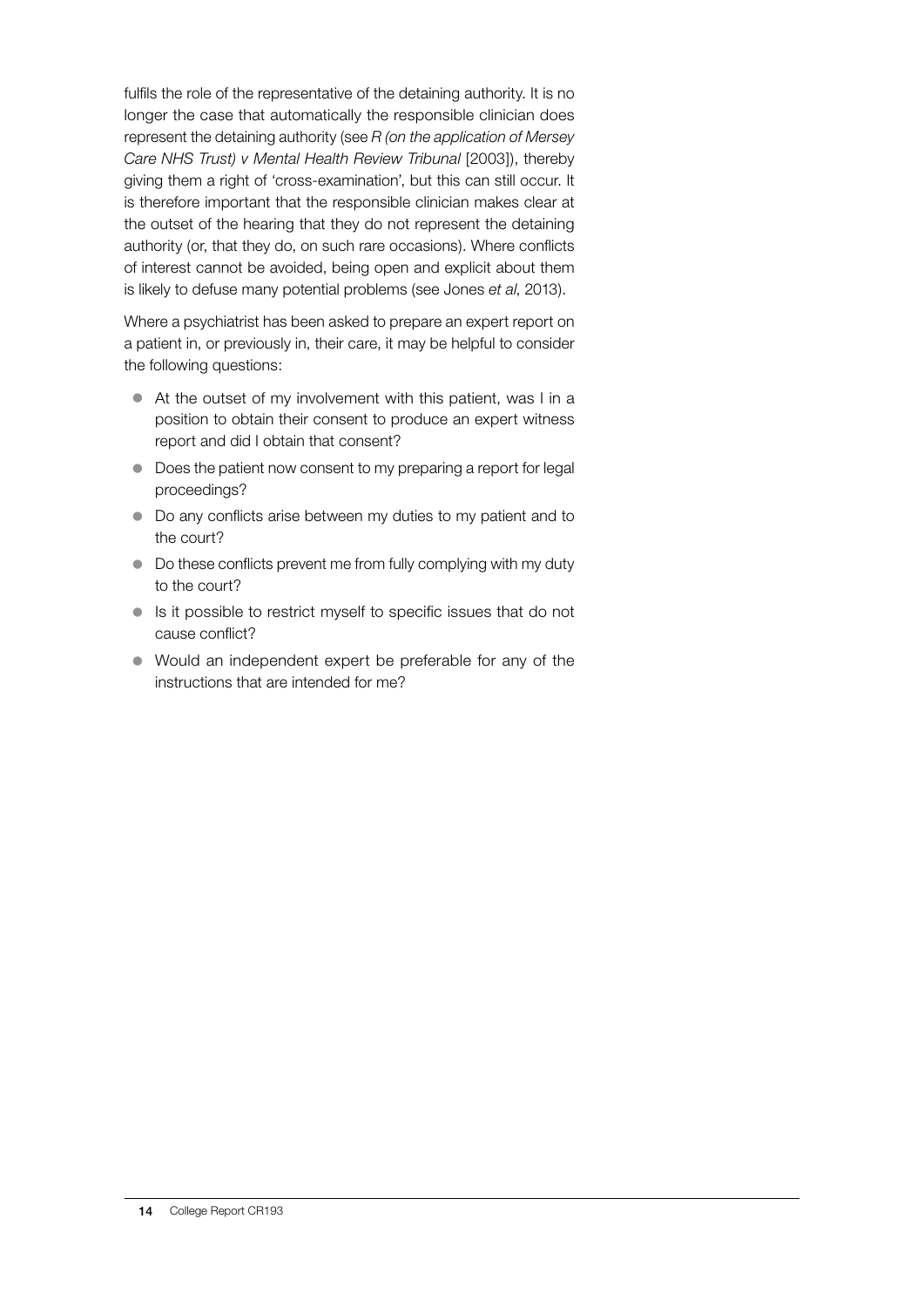### <span id="page-16-0"></span>The ethics of being an expert

There is no doubt that, as a matter of ethics and law, the first duty of the expert is to the court and to the process of justice (for example, see Practice Direction 25B (Lord Chief Justice, 2014a).

As already indicated, psychiatrists called as experts have both ethical and legal duties to assist the court in its deliberations; and there is certainly no duty to assist the individual being assessed to win their case or to gain a good outcome. There is a duty only to work to a high clinical standard and to form an opinion fairly and honestly about matters relevant to the questions addressed.

However, psychiatrists must still pay attention to their medical ethical duties. In addition to dealing with the person they are assessing fairly and with respect, particularly respecting their autonomy, they need to have regard to the person's welfare (beneficence) and to the prevention of harm (non-maleficence), albeit they are seeing the individual in a legal context.

If they ascertain that the person they are assessing has a medical condition for which they are not receiving any, or any appropriate or any adequate, treatment they should inform the person and advise them to consult their ordinary medical practitioner. Reference to this advice should be made in the report and, as a safeguard for the expert, the report should include a recommendation that the person's ordinary medical practitioner be informed by those instructing the expert, and a request that the expert should be told if, for whatever reason, this advice is not followed. Occasionally the psychiatrist may consider it appropriate to communicate directly with the person's ordinary medical practitioner. This should be done with the person's consent and the psychiatrist should communicate only sufficient information for the doctor to act on the psychiatrist's findings; the expert report should never be disclosed. Except in cases of urgency, it is wise to advise the instructing solicitors before communicating with the person's doctor. In any event, a copy of the letter or email, or a note of the telephone call, should be provided to the instructing solicitor. Very exceptionally, for example where there is a risk of imminent serious harm to the person or others, it may be necessary to act without the person's consent or the approval of the instructing solicitors (Royal College of Psychiatrists, 2010). If time permits, it may be advisable, in such a circumstance, to take the advice of a medical defence organisation.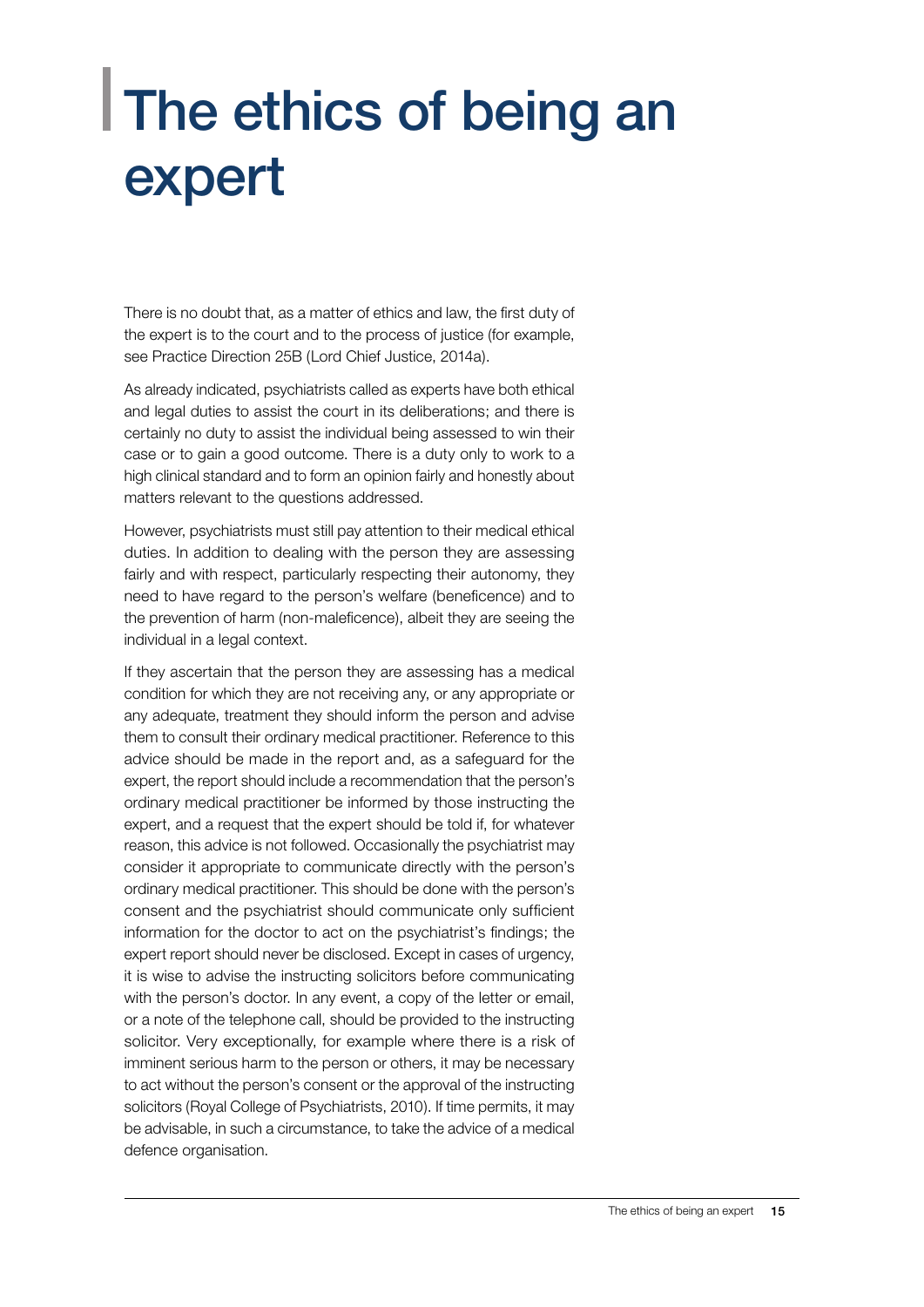In relation to children, young people and vulnerable adults, any identified child protection or safeguarding issues should be clearly delineated, even though they may be beyond the issues about which opinion has been sought. The ordinary duties of disclosure applicable to such individuals will apply.

When children and young people are being assessed, consideration of psychiatric issues relevant to fitness to plead and how to promote their effective participation (in either criminal or civil proceedings) may also need to be actively considered, even when this has not been specifically requested by legal representatives. Other than in exceptional circumstances, psychiatrists who have not received specific training in child and adolescent mental health should not undertake assessment of a young person's fitness to plead, as this is a highly specialist area requiring considerable experience of child development.

If there are concerns that the expert's testimony could lead to a negative outcome for the person assessed ([see pp. 18–19\)](#page-19-0) the expert might wish to ensure that the person assessed has proper access to medical and psychiatric care and good legal representation.

It is recommended that experts give people to be assessed an information sheet about the nature and purposes of the assessment and the limits of confidentiality. Most assessing experts give verbal advice about the limits of confidentiality; a minority record this in their opinion, and an even smaller subgroup ask those assessed to sign a document that indicates that they have understood and consented. This is not yet an established standard, but it may be so in the future. Such a document can easily be combined with the information sheet.

Written consent obtained on a form that is part of a detailed document setting out the nature, purpose and potential consequences of the psychiatric evaluation may become particularly important in cases where, as a result of changed funding arrangements, people act without legal representation. Such 'litigants in person', as they are known, are increasingly common in the family courts. They are particularly likely to misunderstand the duties and role of the expert and believe that they are 'buying' an opinion favourable to their case. A well-constructed, and signed, consent form can assist both the litigant in person and their instructed expert in the event of a complaint.

Also in regard to litigants in person, for example where this arises because of lack of legal aid funding in a family court, clinicians may consider themselves to be on the horns of a dilemma in that they may find the lack of a legal intermediary to pose practical problems, and yet to refuse instructions from such litigants may result in their inability properly to obtain expert evidence that the court should hear.

It is a well-known aphorism that justice delayed is justice denied, and the courts' overriding objective of justice includes dealing with cases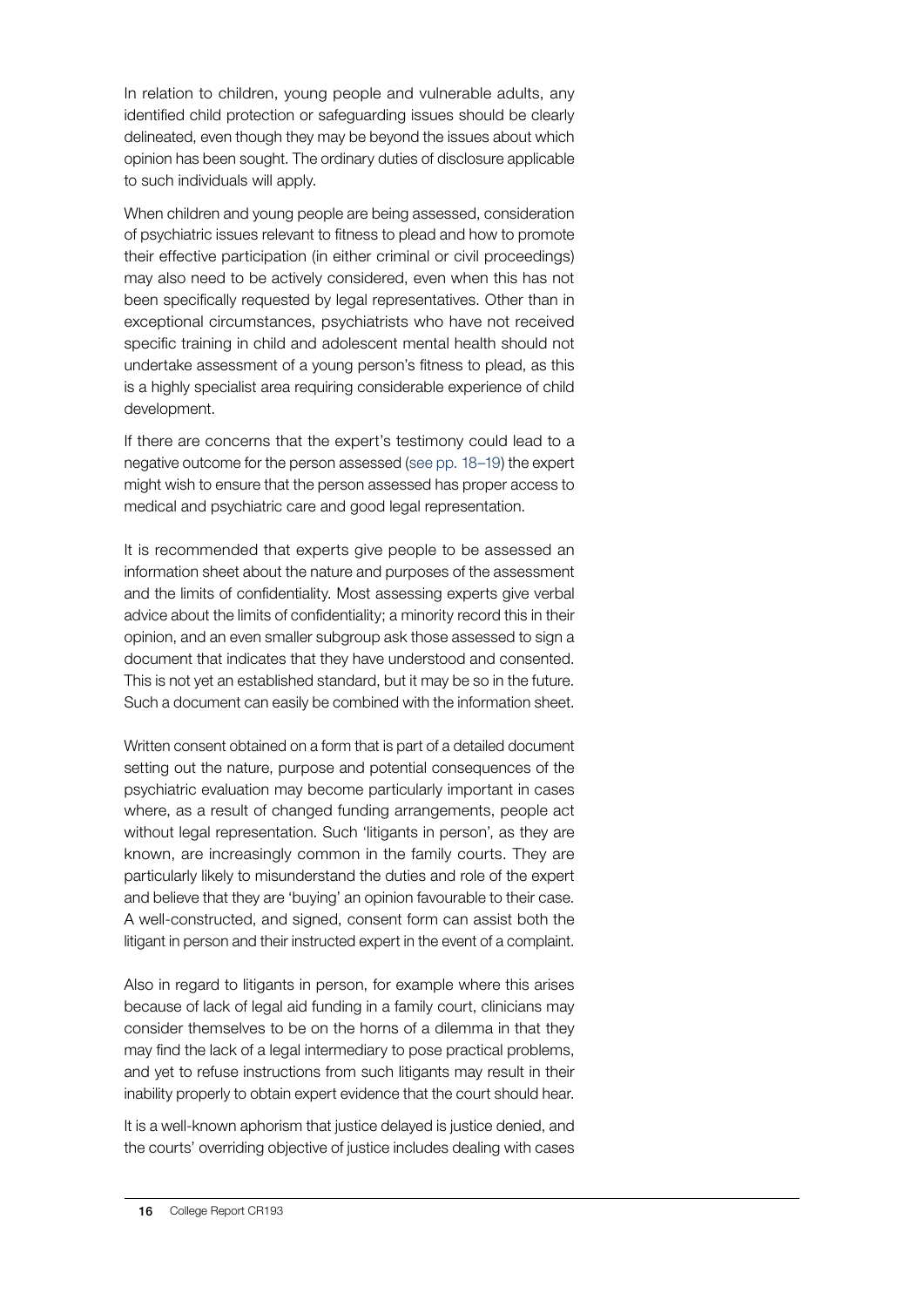expeditiously. Therefore the doctor's duty to the court determines that their report must be produced in a manner that not only addresses the questions asked by the court, but does so within a time scale that the court determines. This also applies to communications subsequent to the provision of the report.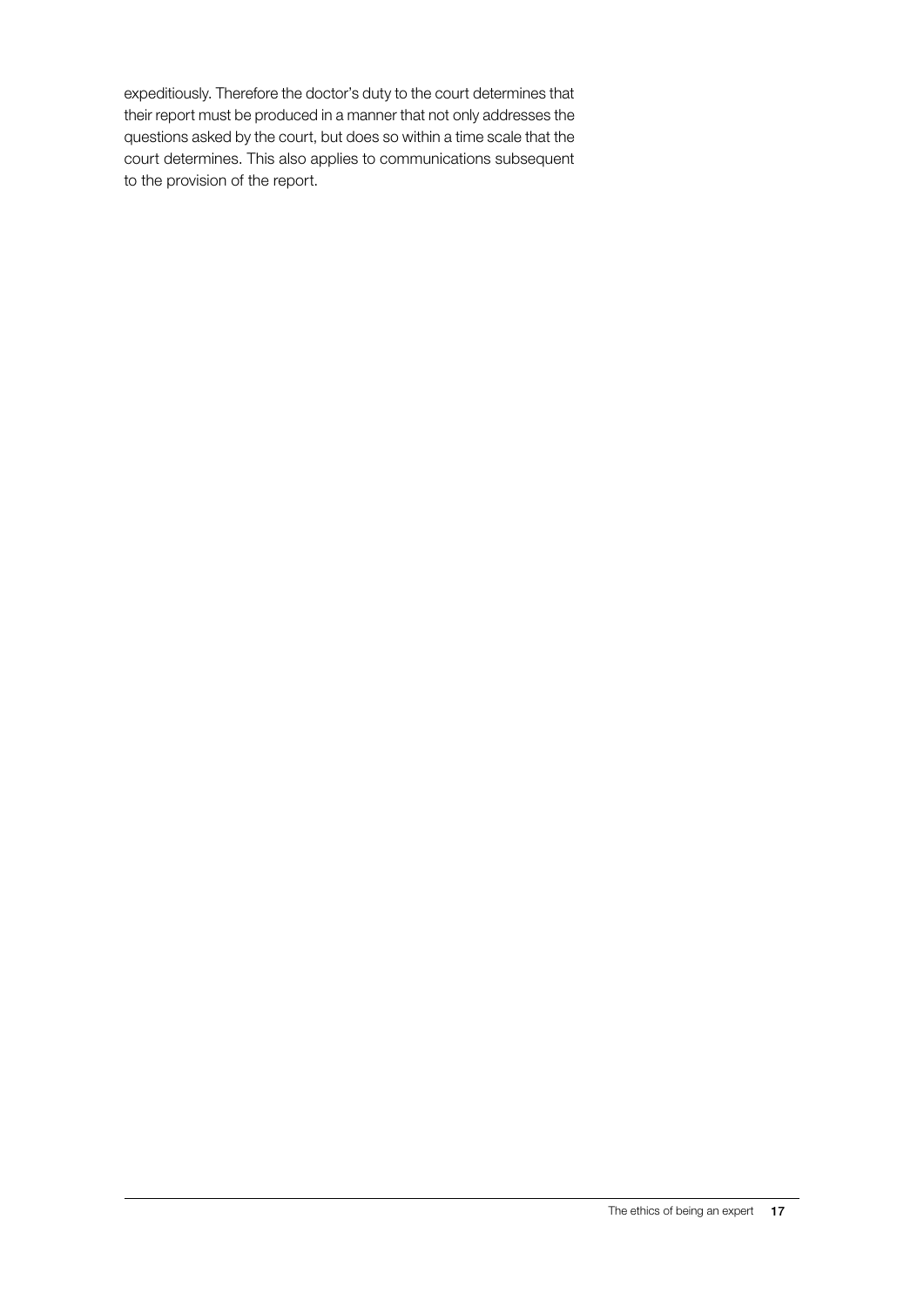## <span id="page-19-0"></span>Potentially negative testimony

Experts sometimes give testimony that leads to negative outcomes for those on whom they report: for example, in relation to sentencing for violent crime, an expert report might contribute to a judge's determination of the type and/or length of sentence; or in a child protection case, expert testimony may contribute to the decision permanently to remove a child from their parents (and this may be perceived by the parents as a negative outcome). Some psychiatrists may feel that giving such testimony conflicts with their ethical duties to benefit people whom they see and evaluate; but often, or usually, it will not be possible to predict the outcome until the evaluation is complete.

One perspective on this ethical tension has been to argue that those assessed for court proceedings are not 'patients'. Hence, several international codes of ethics have taken the view that the expert's relationship is not a therapeutic one, and therefore the person being assessed (whether a party in civil proceedings, or a defendant in criminal law or a claimant in a personal injury case) is not a 'patient', so that their welfare is not the expert's primary ethical concern. Hence, on this view the doctor acts not as a doctor but as a 'forensicist', it is argued. However, albeit the relationship is directed towards a legal purpose, as already indicated there remains always in the background the usual ethical medical duties [\(see p. 15\)](#page-16-0). In addition, it is argued that all citizens, including doctors, have a duty to assist the pursuit of justice.

That is, even if the purpose of the interaction between the expert and the assessed is not directly therapeutic, this does not mean that none of the traditional medical ethical duties is operative, such as respect for autonomy (expressed by the obtaining of informed consent/refusal to evaluation and advising on the limitations of confidentiality).

Experts need to be aware that, even if they have informed the person being assessed that they are 'not being a doctor' in the ordinary way within the process of assessment, they will go on to use medical skills and techniques, and this is highly likely to override any initial understanding of the warning into which the person may have been drawn.

Psychiatrists may refuse to give expert testimony (unless made subject to a witness summons) in cases where they believe that their testimony may 'do harm' to an individual. However, they should advise instructing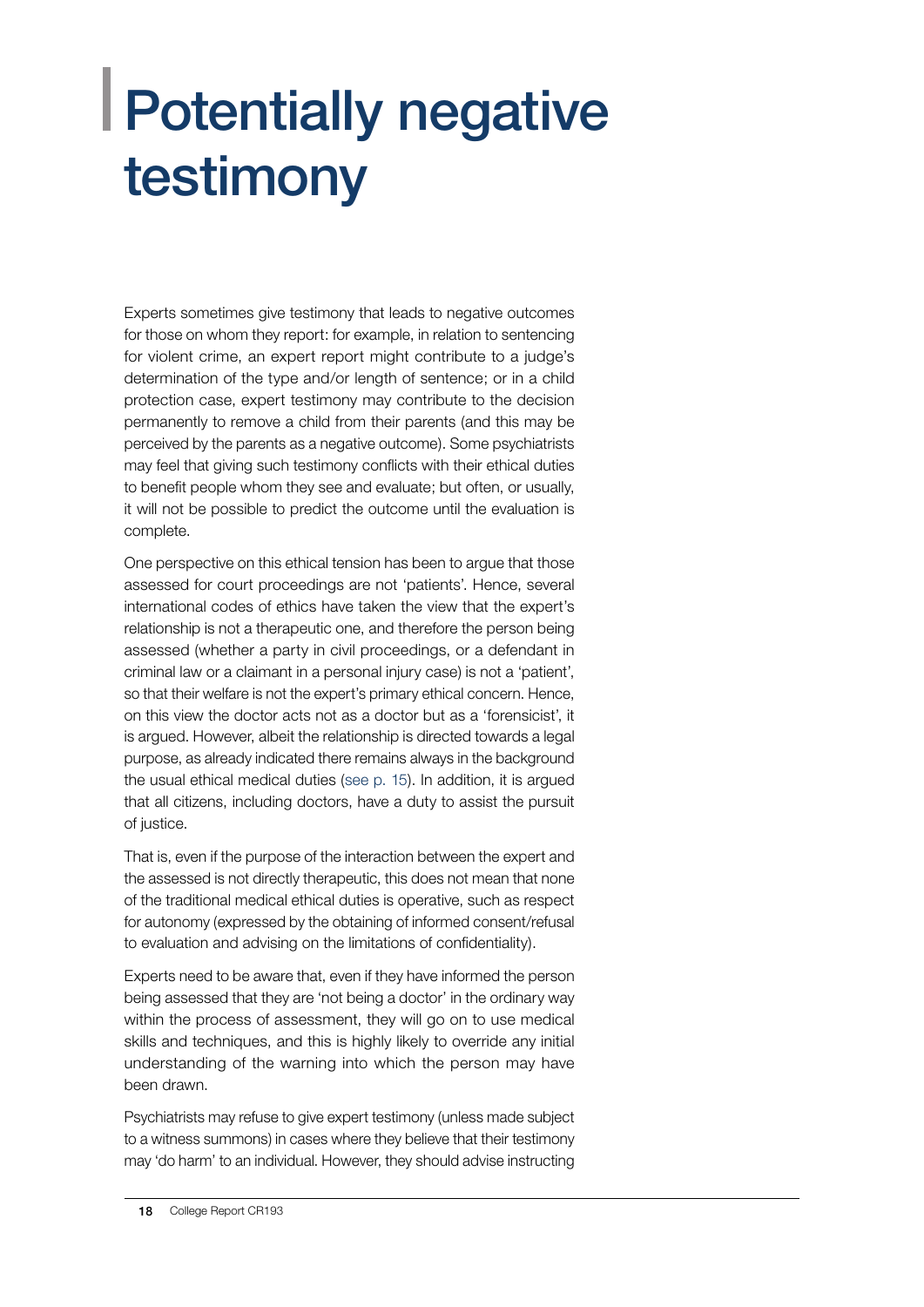solicitors or the court why they are doing so; and be prepared to recommend alternative experts in the area or field, even if they know they do not share the same view.

Since there will always be some risk of negative outcomes for the person assessed, and since the degree of risk of a negative outcome will often be unpredictable, there is a duty on the expert to make it clear to the person that:

- $\bullet$  they can refuse evaluation or assessment
- $\bullet$  the report is not confidential and might be seen by any number of professionals or legal bodies
- $\bullet$  they do not have to answer all, or any, questions
- $\bullet$  the expert is not there to provide them with treatment.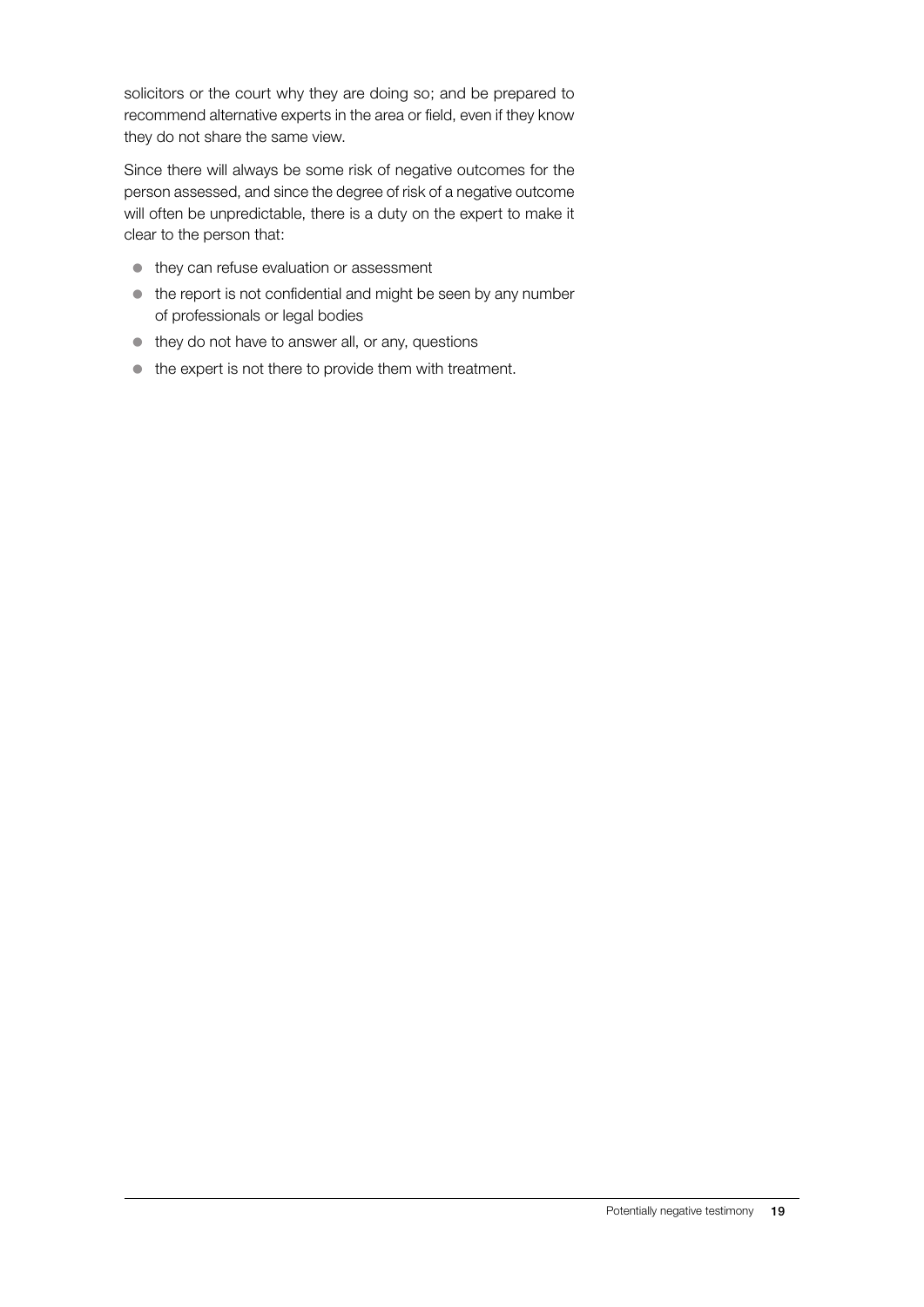#### <span id="page-21-0"></span>Information governance and confidentiality

The report, once completed, generally 'belongs' to those who have given instruction and not to the person assessed. In the criminal court, the defence, the prosecution or the court will 'own' the report. In the family court, where a single joint expert has been appointed, the report belongs to the court. In private law family proceedings and where the report has been obtained by a litigant in person ([p. 15\)](#page-16-0), however, the subject of the report may 'own' the report. In any event, the information within the report does still 'belong' to the person assessed, and experts should strive to respect the normal duties of confidentiality. This should include proper procedures for the secure storage of documents and records, and the use of passwords and/ or encryption to ensure the security of electronic files. The duty of respect for the process of justice determines that experts should retain all their notes. Although the period required for this varies according to the nature of the case, for example ranging in criminal cases from 1 to, for serious cases, 20 years, records should be retained in all cases for at least 7 years in the event of complaint or litigation.

Reports should not be disclosed without the assessed person's consent and/or the consent of their legal representatives, or unless directed by a court. In many family cases only the court can consent to the disclosure of the expert's report. Where it is in the assessed person's interests, or where there are concerns about risk of imminent serious harm, it is justifiable to seek permission to disclose the contents of the report. However, experts are under a general duty of confidentiality not to disclose the content of their reports; and they may need explicit permission from the courts to disclose any material to any other party. For example, reports prepared by experts in the family court cannot be disclosed without express permission of the court, but in private or civil law proceedings, it might be sufficient for the assessed person to consent. If disclosure is sought by a third party, it is advisable, in any event, to seek the view of the instructing solicitors or court.

The consent of children should be assessed by a suitably qualified professional – capacity issues and specific caveats apply to those aged 16 and 17 (their decision-making processes might still be affected by developmental immaturity), and for those under 16, issues of Gillick competence will need to be addressed. Parental consent might also need to be considered.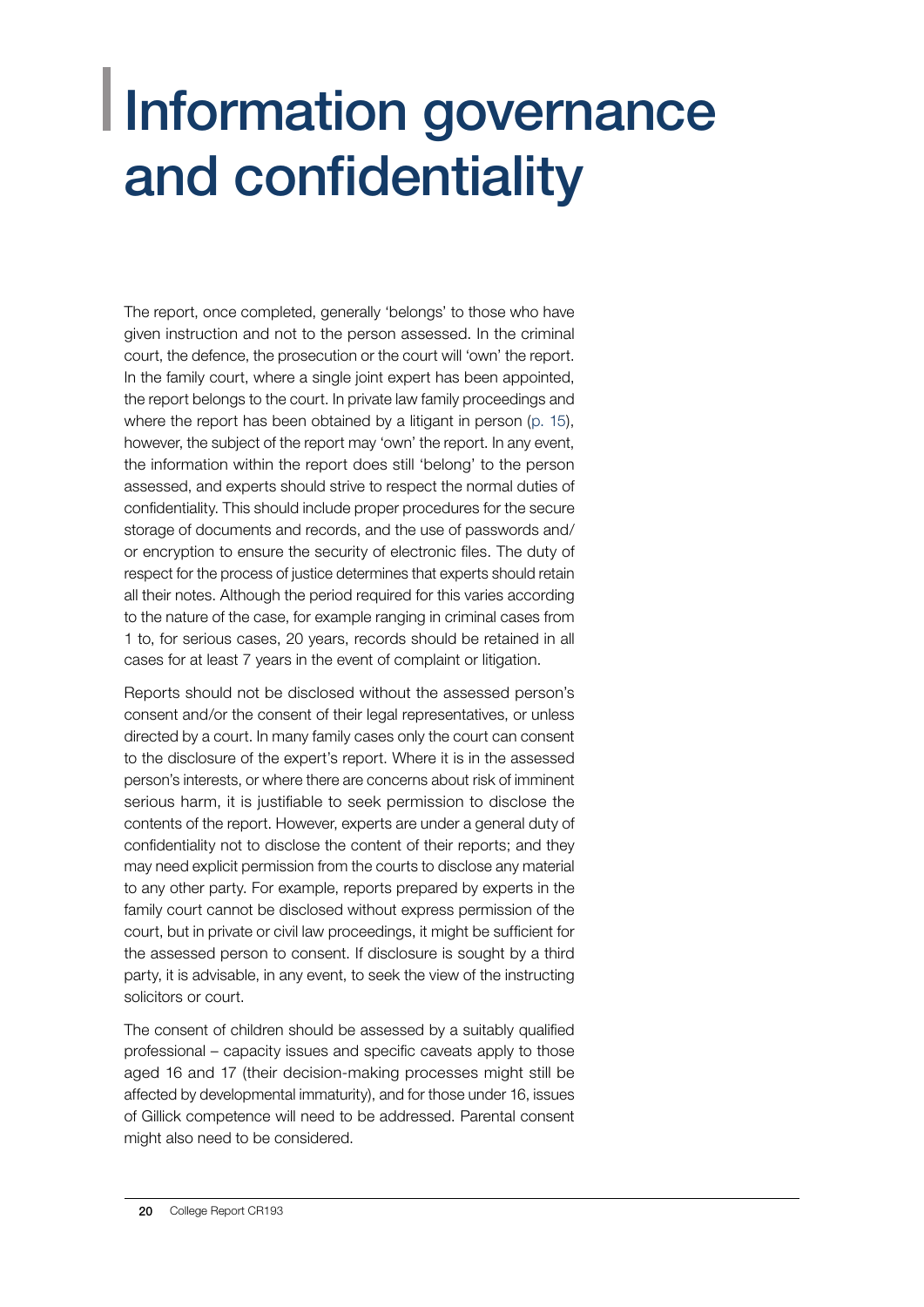Only in exceptional circumstances relating to the prevention of violence or harm to others, where there is an imminent significant risk of serious harm or where there is a duty to intervene immediately using statutory powers, should material from an expert report be disclosed to any third parties without consent or discussion with legal parties. Experts should expect to defend this decision legally and professionally ([see](#page-16-0) [also p. 15](#page-16-0)). Specifically, there is a right to breach confidence where there is a significant risk of serious harm to others in the absence of such breach (see *W v Edgell*, [1990]).

In all cases and legal settings, it is important to maintain respect for confidentiality, honesty and impartiality. The risk of breach of this may be greater in cases that have a high media profile.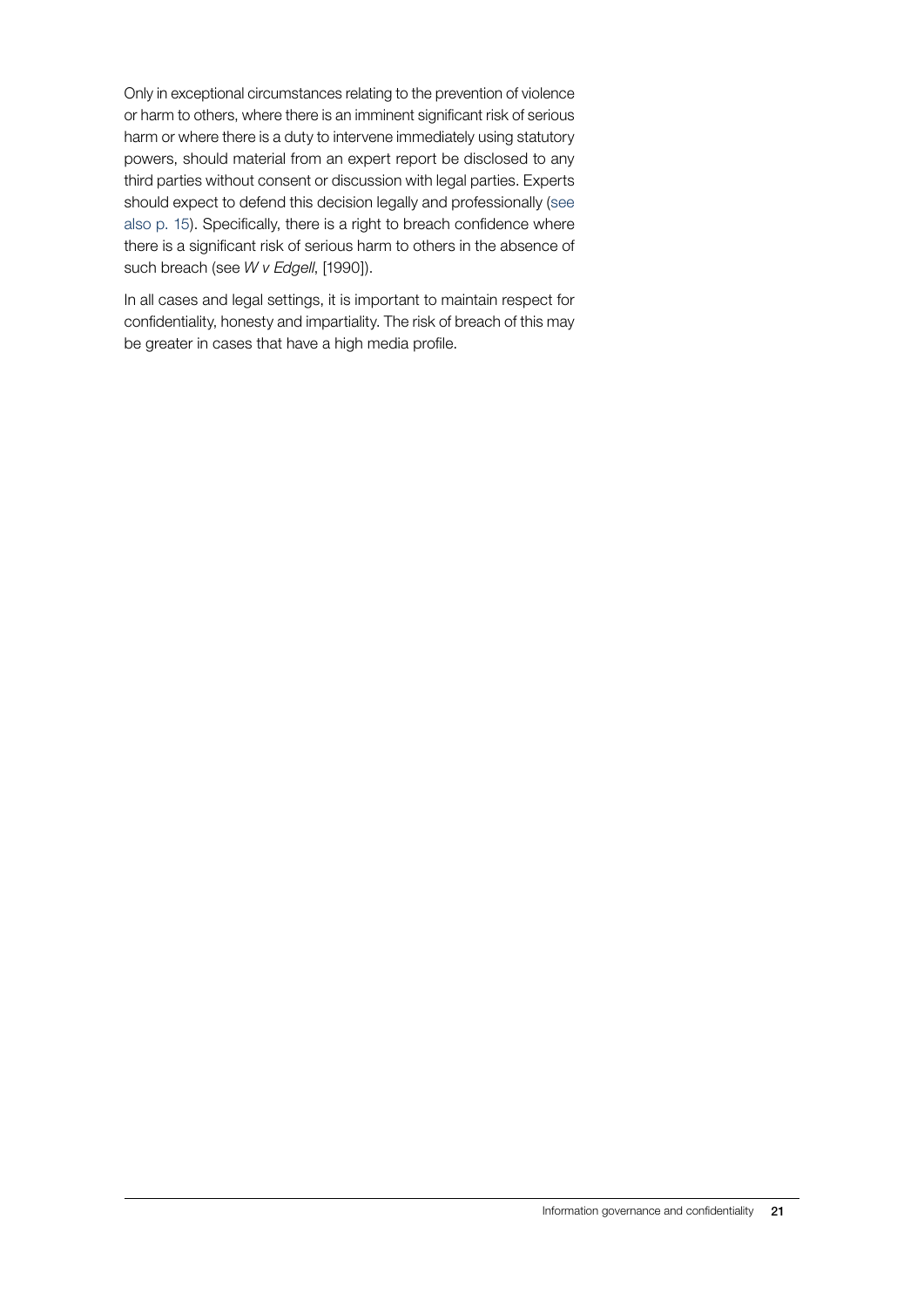#### <span id="page-23-0"></span>Taking instructions and evidence bases

In terms of ethics and law, psychiatrists have a duty not to give evidence or opinion on matters outside their area or field of expertise, as well as a duty to give account of a full range of opinion, or reasonable opinion, on any issue, using the best-quality empirical evidence. It is therefore their duty to include an account of any evidence that goes against their opinion.

The expert should not take instructions that go beyond psychiatric expertise and evidence-based data: for example, responding to a request to determine whether an individual is telling the truth, or diagnosing a novel psychiatric condition for which there is no evidence base.

The standard for assessing the reliability of psychiatric testimony has not yet been tested in the courts. However, as the recently amended Criminal Procedure Rules, by way of their amended Practice Direction (Lord Chief Justice, 2014b), have imported the reliability tests proposed by the Law Commission (2009) it seems reasonable to advise psychiatrists to use the 'established psychiatric practice' test. This is because one of the tests is: 'whether the expert's methods followed established practice in the field; and, if they did not, whether the reason for the divergence has been properly explained'. In discussions of this matter as part of the Law Commission's working group, one of us (N.E.) suggested that this factor, in tandem with the need for the expert to provide an opinion as to why their opinion is sound, summarises 'particularly well what should be the approach to medical evidence which is psychiatric in nature'.

The duty of impartiality requires the psychiatrist to justify and explain any modifications they have made to ordinary clinical interview or other assessment technique.

The best ethical and legal guidance to date advises that it is the duty of any psychiatrist to assist the court to 'effect' justice and never to seek to 'affect' it. Hence, psychiatrists need to be able to reflect on how their own values might influence the opinions they give, to the detriment of their 'honesty' in giving such opinion.

Just as in publishing there is attention to competing interests, so psychiatrists may need to excuse themselves from giving testimony in cases where they have competing or conflicting interests – and commissioners and potential treating doctors will need to liaise at an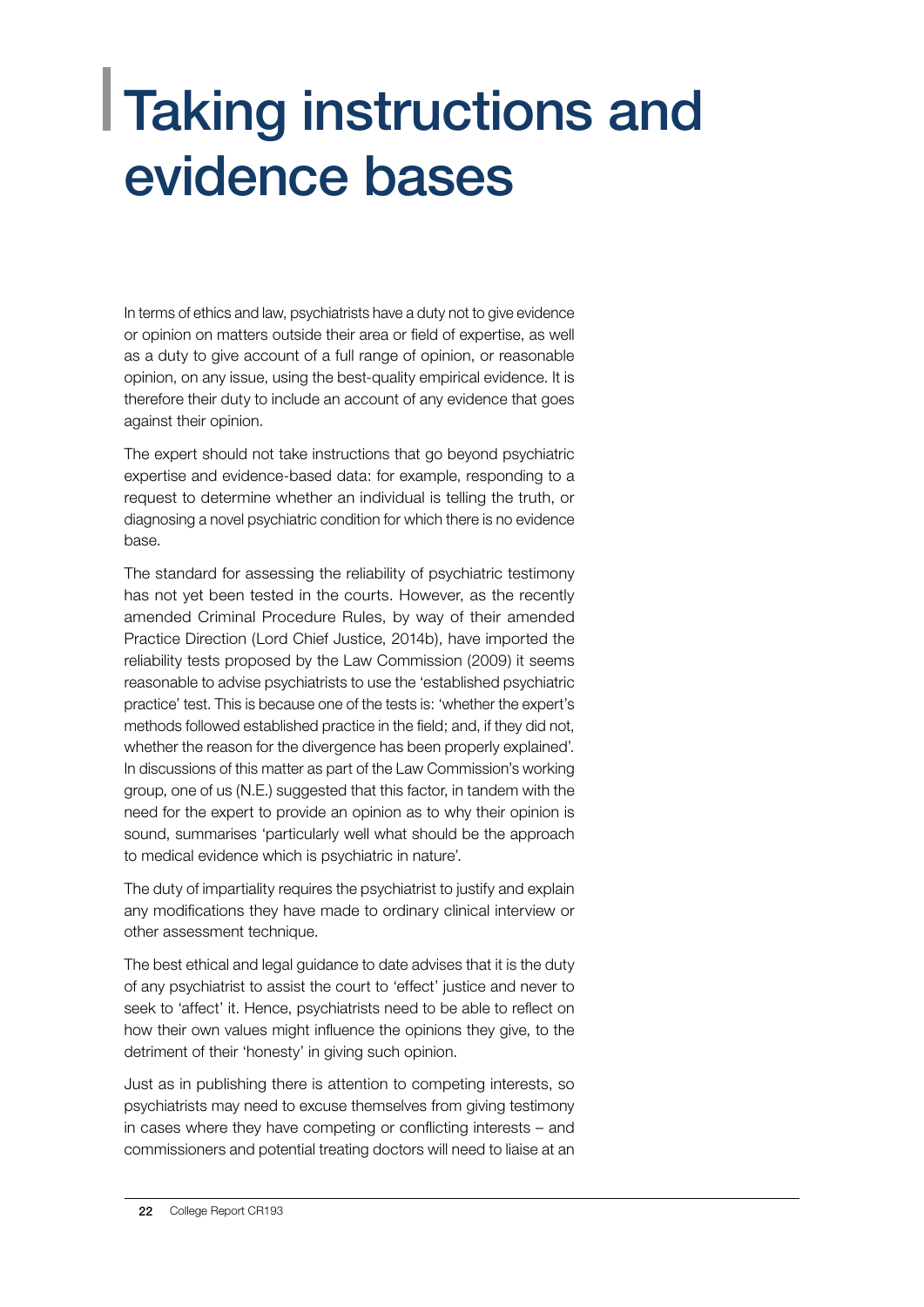early stage to address any conflicts in advance. Psychiatrists who act as experts have duties additional to their general ethical duties: namely, to be honest, impartial and as objective as possible.

There have been recent attempts by the legal system to improve the quality of instructions to experts. Experts should say if they consider instructions to be insufficiently clear; and it is open to experts to refuse to take instructions that remain poorly worded or unclear. Instructing solicitors often welcome advice about how best to set out the questions on which an expert can comment.

Experts should also consider whether they can complete the report in the time given, say if the time frame is unrealistic and refuse the case if it is likely that they cannot comply with the time set. New rules for court proceedings mean that where people involved in legal actions are adversely affected by experts who cause delays, experts are at risk of financial penalties such as a wasted costs order.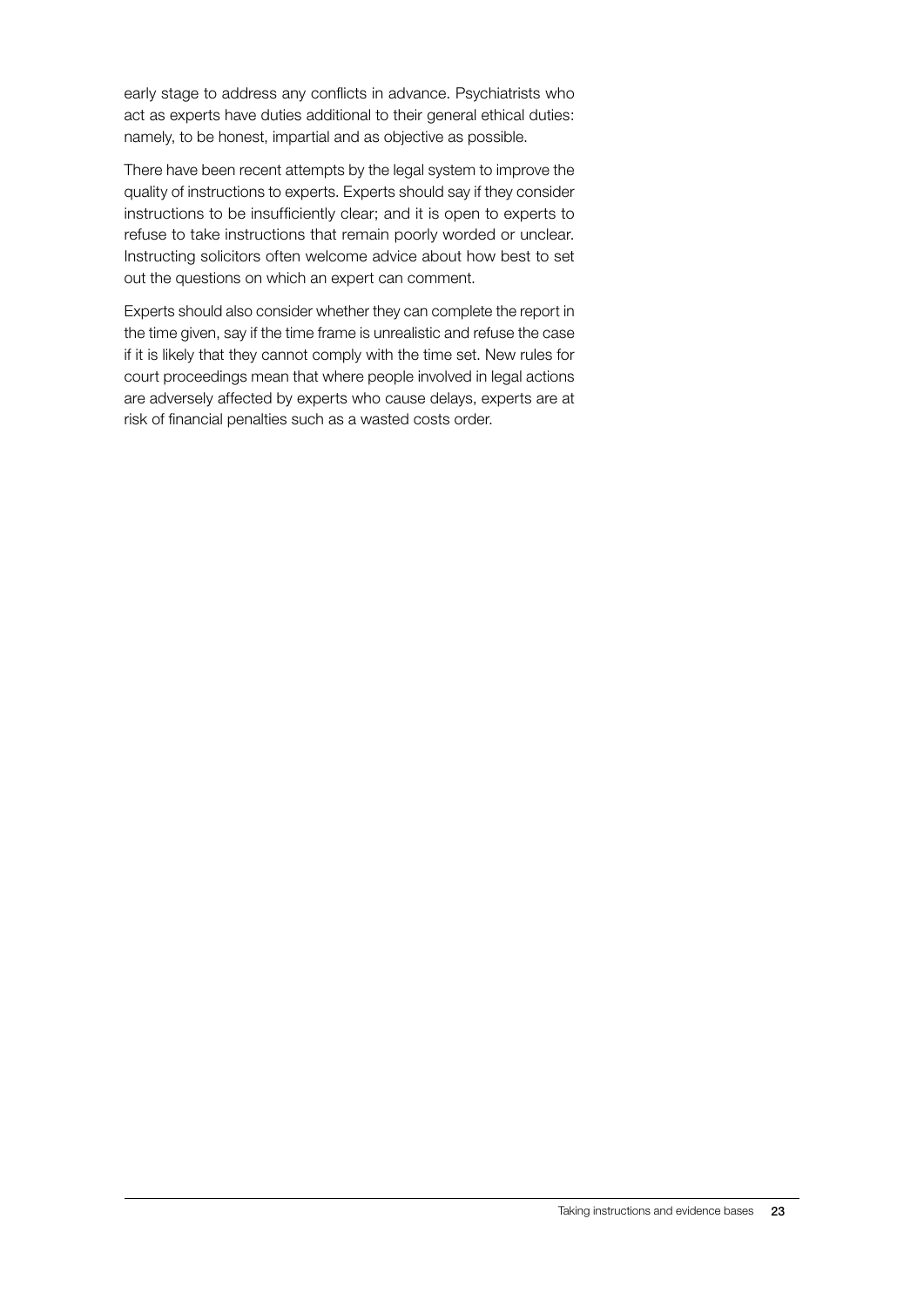## <span id="page-25-0"></span>Child protection cases

There has been media criticism of experts in child protection cases, both paediatricians and child psychiatrists. Although not all of the criticism is well founded, there are real concerns about psychiatrists who, specifically in relation to child protection cases:

- $\bullet$  give evidence beyond their expertise
- give testimony that is out of date, not properly evidenced or lacking an empirical knowledge base
- address questions that are the province of the judge or other fact-finding body
- **•** provide biased testimony, through intrusion of personal values into the substance of their expert testimony
- $\bullet$  fail to understand that in criminal cases involving young defendants, there may be other child welfare and protection issues that might give rise to additional legal actions under child protection legislation.

The GMC offers guidance for doctors involved in expert testimony, including child protection procedures (GMC, 2012). Psychiatrists giving evidence in the family courts need to be able to show that they have the necessary training and expertise in this complex field. Adult psychiatrists cannot assume that they can validly comment on parenting capacity, and child psychiatrists may not be able validly to comment on risk in adults.

There are now established requirements (Lord Chief Justice, 2014a) that experts in family cases will have appropriate knowledge; be active in the area of practice or have sufficient experience of the issues; have relevant qualifications; have received appropriate training; and be compliant with safeguarding requirements.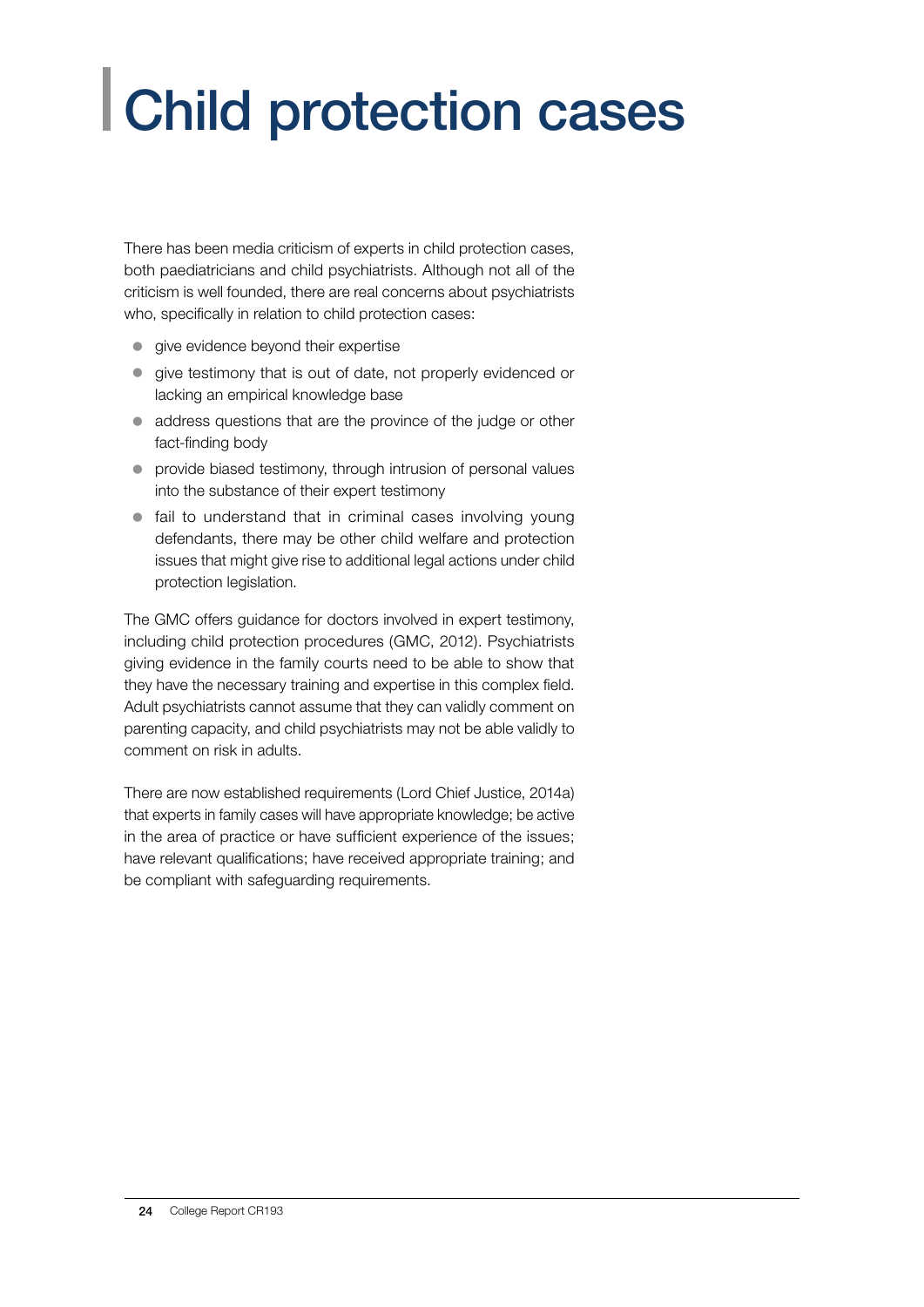#### <span id="page-26-0"></span>Establishing expertise: appraisal, revalidation and licensing

Appraisal directed towards revalidation requires that all aspects of a doctor's work be assessed. And it is the responsibility of the 'responsible officer' reporting to the GMC to ensure that all such work has come within the appraisal process, including work conducted outside of any contract of employment with the organisation within which the responsible officer sits.

Hence, there is a duty on psychiatrists who give expert testimony to ensure that such work is included in their appraisal and revalidation (e.g. multi-source feedback could include responses from the instructing lawyers, counsel, the other party's expert(s) and the individuals assessed by the psychiatrist, as well as potentially including comment by counsel and judge on the quality of oral evidence given). There is also a duty on them to show that they have maintained their skills and competence in their field of expertise. They must be able to show to their responsible officer that they have demonstrable expertise in the field or fields claimed. Such requirements are now included in the standards for expert witnesses in children proceedings in the family court (Lord Chief Justice, 2014a).

It follows that expert witness work must, in its own right, be the subject of appraisal and revalidation, including via the panoply of appraisal methods such as peer review via case-based discussions of expert witness cases.

It could be suggested that it might not be necessary to hold a licence to practise in order to undertake expert witness work. However, since the basis for being permitted to give expert evidence is through the exercise of clinical skills, that would seem to suggest that good practice requires that such skills be subject to appraisal and possession of a licence to practise is evidence of this. Indeed, the standards for expert witnesses in children proceedings in the family court (Lord Chief Justice, 2014a) [include](https://www.justice.gov.uk/courts/procedure-rules/family/practice_directions/practice-direction-25b-the-duties-of-an-expert,-the-experts-report-and-arrangements-for-an-expert-to-attend-court)include) a requirement that medical experts hold a licence to practise.

The medical defence bodies have not so far stipulated that they will not cover medico-legal work if the doctor is not licensed. The exception is the Medical Protection Society, which will not cover an unlicensed doctor where the legal issue under consideration is 'condition and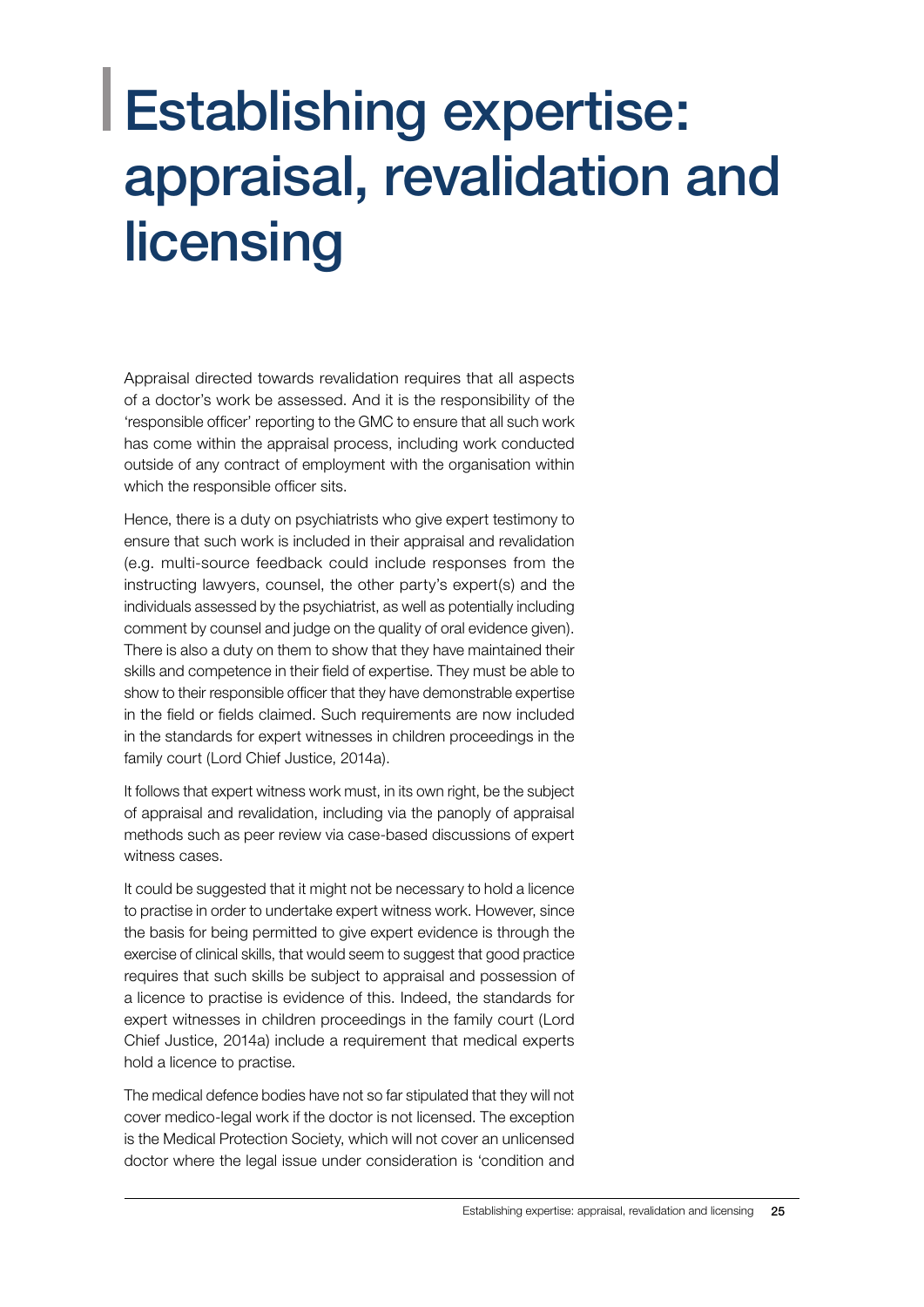<span id="page-27-0"></span>prognosis'. However, that would not seem to override the core ethical professional requirement of appraisal and licensing.

Where a psychiatrist uses clinical history-taking and examination skills in the course of a medico-legal assessment, it is the position of the Royal College of Psychiatrists that it would be ethically, even if not legally, unwise to do so without holding a license to practise. Indeed, notwithstanding the positions of the medical defence organisations, which are determined by insurance and indemnity considerations, the College's position is that, other than exceptionally (see below), psychiatrists who provide expert evidence, even in cases where there is no clinical contact in the form of history-taking and examination (such as in the preparation of some 'breach of duty' and 'causation' reports), should hold a licence to practise.

The possession of a licence also gives some assurance, via appraisal, that the psychiatrist is up to date with their continuing professional development and in good standing with their responsible officer.

The psychiatrist should also be able to demonstrate that they are active, clinically or academically, in the particular area of practice, or have been so sufficiently recently to allow for knowledge of any developments in the area, or otherwise have sufficient experience of the issues. This should be reflected explicitly in the psychiatrist's CV in order to inform the dialogue between potential expert and instructing solicitors that is necessary to ensure that the court gets the right expert.

Where the expert evidence does not relate to clinical care, the requirement of 'recency' might not apply in the same way; for example, where assessment is essentially in terms of diagnosis or solely applied to questions of criminal culpability or responsibility.

Exceptionally, for example in a case of alleged medical negligence, the most appropriate expert might be a retired and no longer licensed psychiatrist who was in practice at the time of the alleged negligence.

Trainees should undertake report writing only under direct consultant supervision. Their report should make this plain, and also clearly identify the supervisor and their supervisory relationship. The supervisor also needs to be fully aware of their own legal responsibility for the report's accuracy, reliability and validity.

A strict reading of *Pool* [\(see pp. 9–11 above](#page-10-0)) might suggest that being an expert witness is inconsistent with any status below consultant; yet such a reading would inhibit any training of junior psychiatrists in expert witness work, even those in higher specialist training in forensic psychiatry. Notably, the competencies that higher forensic trainees are required to achieve, as defined by the College, include receiving and negotiating instructions to prepare a report and preparing reports for courts of law, specifically coroners, criminal and civil.

Finally, expert witness work should not be taken up *de novo* after retirement without training and mentoring.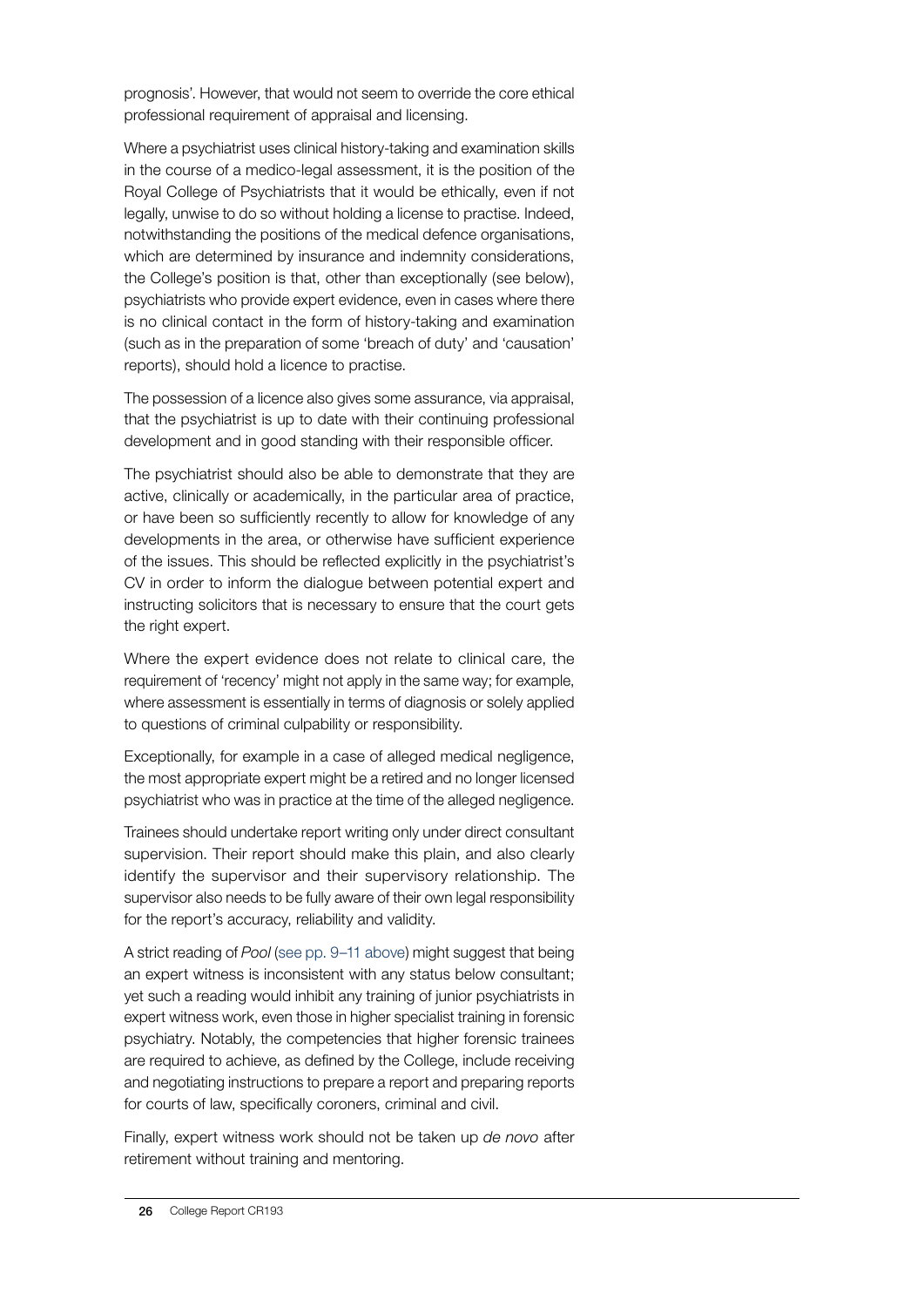## <span id="page-28-0"></span>Psychometric testing

Some psychiatrists include psychometric testing as part of their medico-legal assessments. Where such tests have been carried out, the expert should state the methodology used and, if appropriate, by whom the tests were administered and under whose supervision, summarising their qualifications and experience. In practice, this means that, where tests have been carried out by a psychologist who is not preparing a report in their own right, the psychiatrist has to identify the psychologist, state under whose supervision they carried out the tests and summarise the psychologist's qualifications and experience.

Often, which is preferable, the psychologist will have been separately instructed by the lawyers in the case, usually on the advice of the medical expert, in which case the psychologist's report should be available to the court.

Experts have a duty to ensure that they obtain consent from the individual assessed for the use of any instruments, which should be scientifically validated and evidenced as reliable. This is particularly the case in relation to risk assessment tools. No expert should administer a psychometric tool for which they have not been properly trained; and the expert should be able to provide evidence of training if requested by the court. In practice, an expert who uses a published instrument or tool should be prepared to be cross-examined on its validity and reliability by a cross-examiner who is assisted by an expert who is qualified to administer the instrument and/or is familiar with the literature relating to that instrument.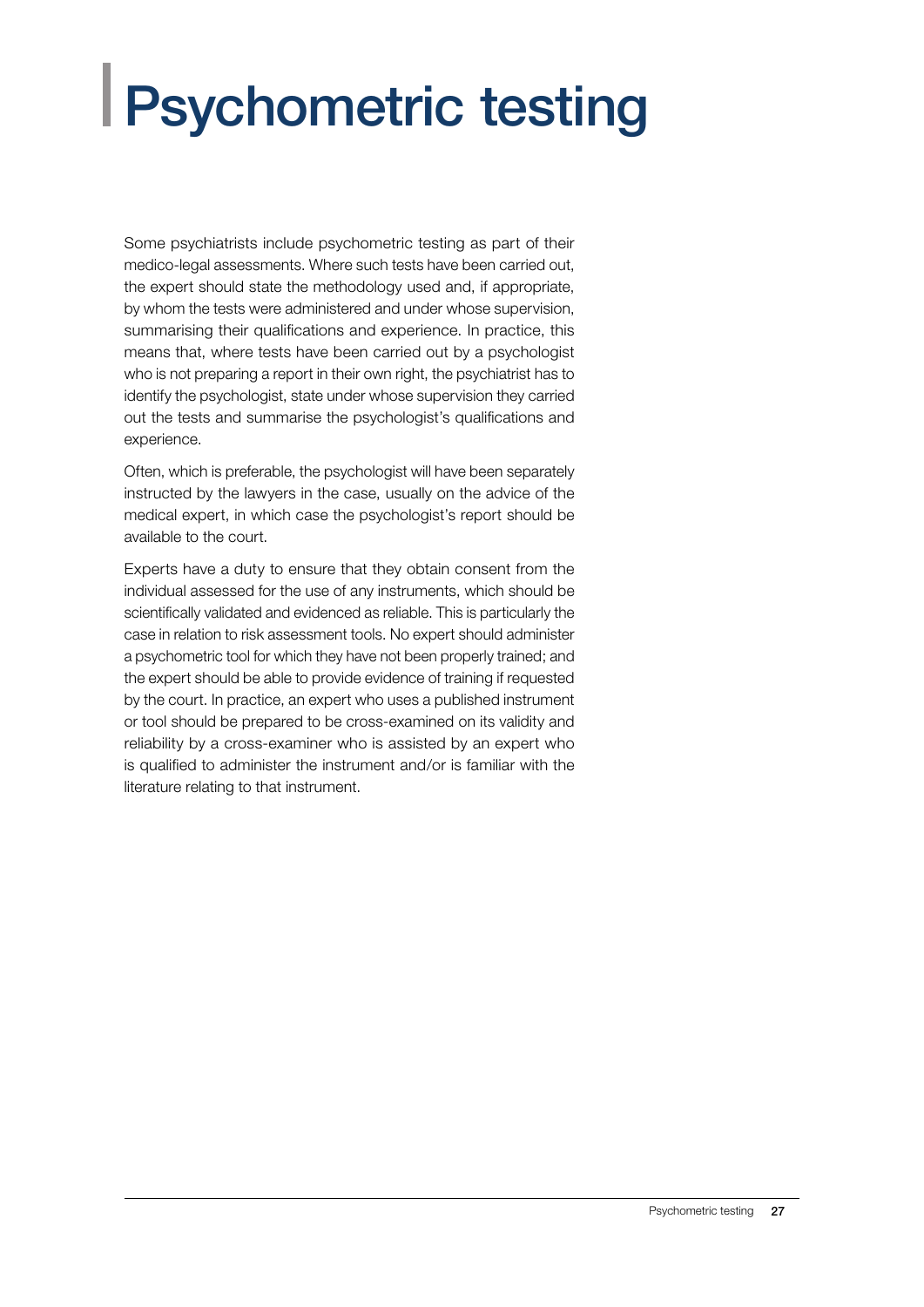## <span id="page-29-0"></span>Other ethical issues

If experts have concerns about the conditions in which a person being assessed is held, then they should report this to the official responsible for the detention placement and to those who provide medical cover to the establishment. However, they should still carry out the required evaluation, in the interest of the justice process, unless the circumstances would invalidate the assessment.

Psychiatrists may occasionally be asked to prepare reports without consulting with, or otherwise directly assessing, the subject of the report. These may be individuals who will not attend for assessment. This will often be ethically justifiable because it assists the court to achieve justice in the case. Except where the expert's opinion is sought outside the litigation process, for example in commenting on another expert's report, such a report should not be prepared without either the consent of the subject of the report, the agreement of the parties to the litigation or an order from the court. Where there has been no personal assessment of the individual concerned, the report should make this clear. It should also state that the report is an expert commentary on materials provided and not a psychiatric report about the individual as such. It is also advisable to point out that the psychiatrist is willing to consult with the subject of the report and, if appropriate, to amend their opinion in the light of their findings on assessment.

In some circumstances a psychiatrist may be asked not to provide a report for the court, but to offer a critique of the report of another expert from a solely 'adversarial' perspective, in the role of 'expert advisor'. Effectively this amounts to 'advice to counsel' (and not an 'expert report'). This is justifiable on the basis that lawyers for one side have a right to expert advice on the expert report of a doctor for the other side, given that the lawyers cannot know, for themselves, what errors or weaknesses there may be in the report. However, again, the document submitted should be clearly headed 'advice to counsel' and the preamble should make plain the adversarial nature of the exercise undertaken.

Psychiatrists concerned about potentially having a negative effect on litigants (thereby contravening the requirement 'first do no harm') may withdraw from particular classes of expert witness work. However, this may leave the courts increasingly reliant on a pool of experts who lack such qualms, putting justice at risk.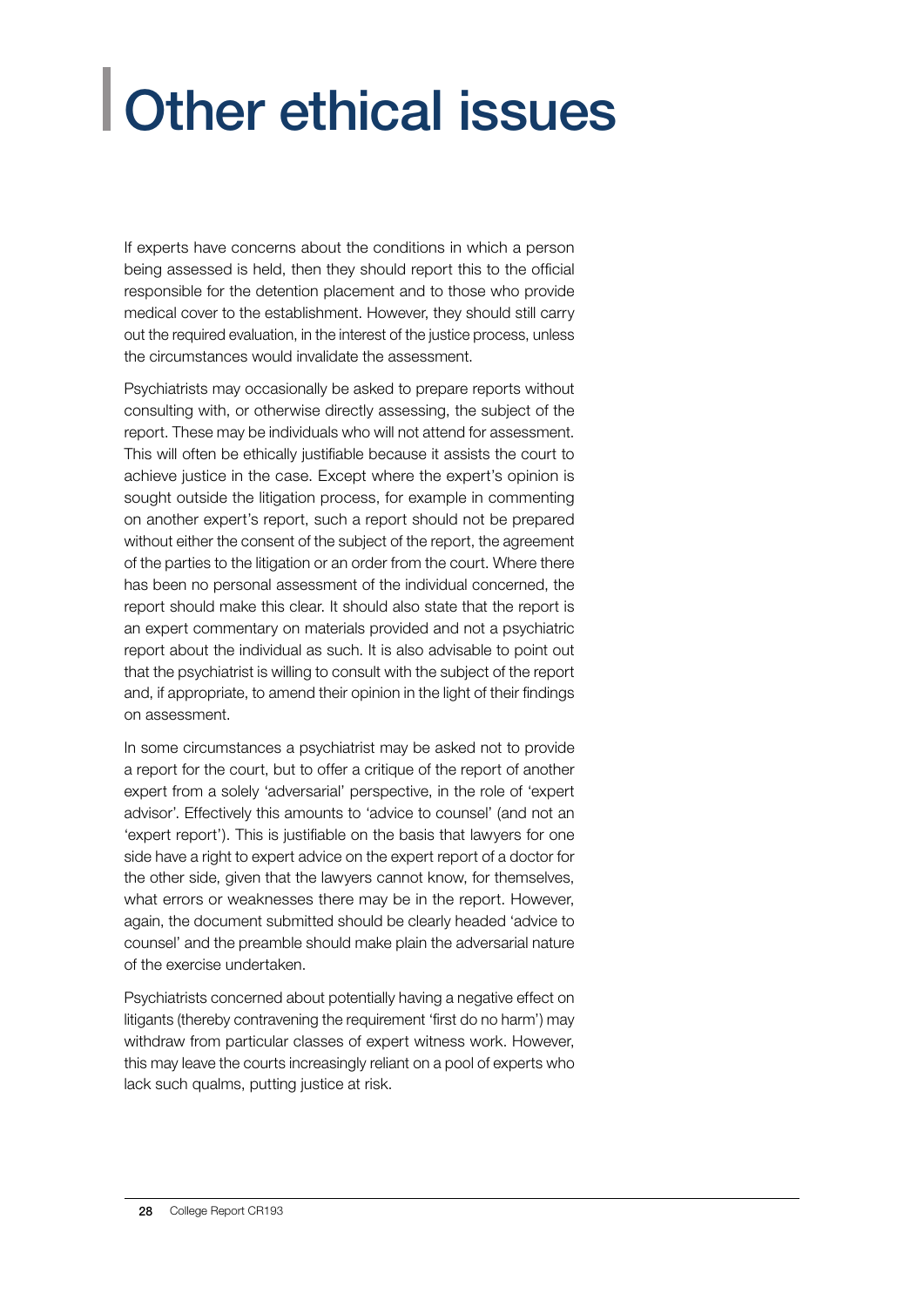#### <span id="page-30-0"></span>References and recommended reading

American Academy of Psychiatry and the Law (2005) *Ethics Guidelines for the Practice of Forensic Psychiatry*. AAPL ([www.aapl.org/ethics.htm](http://www.aapl.org/ethics.htm)).

Civil Justice Council (2014) *Guidance for the Instruction of Experts in Civil Claims*. Courts and Tribunals Judiciary ([http://www.judiciary.gov.uk/](http://www.judiciary.gov.uk/wp-content/uploads/2011/03/guidance-for-the-instruction-of-experts-in-civil-claims-2-2.pdf) [wp-content/uploads/2011/03/guidance-for-the-instruction-of-experts-in](http://www.judiciary.gov.uk/wp-content/uploads/2011/03/guidance-for-the-instruction-of-experts-in-civil-claims-2-2.pdf)[civil-claims-2-2.pdf](http://www.judiciary.gov.uk/wp-content/uploads/2011/03/guidance-for-the-instruction-of-experts-in-civil-claims-2-2.pdf)).

Eastman, N, Adshead, G, Fox S, *et al* (2012) *Forensic Psychiatry: Oxford Specialist Handbooks in Psychiatry*. Oxford University Press.

General Medical Council (2008) *Acting as an Expert Witness*. GMC ([http://](http://www.gmc-uk.org/static/documents/content/Acting_as_an_expert_witness.pdf) [www.gmc-uk.org/static/documents/content/Acting\\_as\\_an\\_expert\\_witness.](http://www.gmc-uk.org/static/documents/content/Acting_as_an_expert_witness.pdf) [pdf](http://www.gmc-uk.org/static/documents/content/Acting_as_an_expert_witness.pdf)).

General Medical Council (2012) *Protecting Children and Young People: The Responsibilities of all Doctors*. GMC (via [http://www.gmc-uk.org/guidance/](http://www.gmc-uk.org/guidance/ethical_guidance/13257.asp) ethical quidance/13257.asp).

General Medical Council (2013) *Good Medical Practice*. GMC ([http://www.](http://www.gmc-uk.org/guidance/good_medical_practice.asp) [gmc-uk.org/guidance/good\\_medical\\_practice.asp](http://www.gmc-uk.org/guidance/good_medical_practice.asp)).

Gunn J, Ridley A, Rix KJB (2014) Psychiatric reports for legal purposes in England and Wales. In *Forensic Psychiatry: Legal, Clinical and Ethical Issues*  (2nd edn). CBC Press.

[Jones C, Nimmagadda S, Veitch P \(2013\) Mental health tribunals in England](http://apt.rcpsych.org/content/19/1/40 (2013) Mental health tribunals in England and Wales: a representative’s guide. Advances in Psychiatric Treatment, 19: 40-47.) [and Wales: a representative's guide.](http://apt.rcpsych.org/content/19/1/40 (2013) Mental health tribunals in England and Wales: a representative’s guide. Advances in Psychiatric Treatment, 19: 40-47.) *Advances in Psychiatric Treatment*, 19[: 40–47.](http://apt.rcpsych.org/content/19/1/40 (2013) Mental health tribunals in England and Wales: a representative’s guide. Advances in Psychiatric Treatment, 19: 40-47.)

*Kumar v General Medical Council* [2012] EWHC 2688.

Law Commission (2009) *The Admissibility of Expert Evidence in Criminal Proceedings in England and Wales: A New Approach in the Determination of Evidentiary Reliability* (Consultation Paper 190). Law Commission.

Lord Chief Justice (2014a) *Practice Direction 25B – The Duties of an Expert, The Expert's Report and Arrangements for an Expert to Attend Court*. Ministry of Justice ([https://www.justice.gov.uk/courts/procedure-rules/](https://www.justice.gov.uk/courts/procedure-rules/family/practice_directions/practice) [family/practice\\_directions/practice-](https://www.justice.gov.uk/courts/procedure-rules/family/practice_directions/practice)direction-25b-the-duties-of-an-expert, the-experts-report-and-arrangements-for-an-expert-to-attend-court).

Lord Chief Justice (2014b) *Criminal Practice Directions Amendment No. 2* (Neutral Citation Number: [2014] EWCA Crim 1569). Ministry of Justice ([http://www.judiciary.gov.uk/wp-content/uploads/2014/07/](http://www.judiciary.gov.uk/wp-content/uploads/2014/07/Criminal-Practice-Directions-Amendment-No.2.pdf) [Criminal-Practice-Directions-Amendment-No.2.pdf](http://www.judiciary.gov.uk/wp-content/uploads/2014/07/Criminal-Practice-Directions-Amendment-No.2.pdf)).

Ministry of Justice (2014) *Criminal Procedure Rules*. Ministry of Justice ([www.](https://www.justice.gov.uk/courts/procedure-rules/criminal/docs/crim-proc-rules-2014-part-33.pdf) [justice.gov.uk/courts/procedure-rules/criminal/docs/crim-proc-rules-2014](https://www.justice.gov.uk/courts/procedure-rules/criminal/docs/crim-proc-rules-2014-part-33.pdf) [part-33.pdf\)](https://www.justice.gov.uk/courts/procedure-rules/criminal/docs/crim-proc-rules-2014-part-33.pdf).

*Pool v General Medical Council* [2014] EWHC 3791 (Admin).

Rix, KJB. (2011) *Expert Psychiatric Evidence*. RCPsych Publications.

*R (on the application of Mersey Care NHS Trust) v Mental Health Review Tribunal* [2003] EWHC 1182 (Admin), [2003] All ER (D) 120 (May).